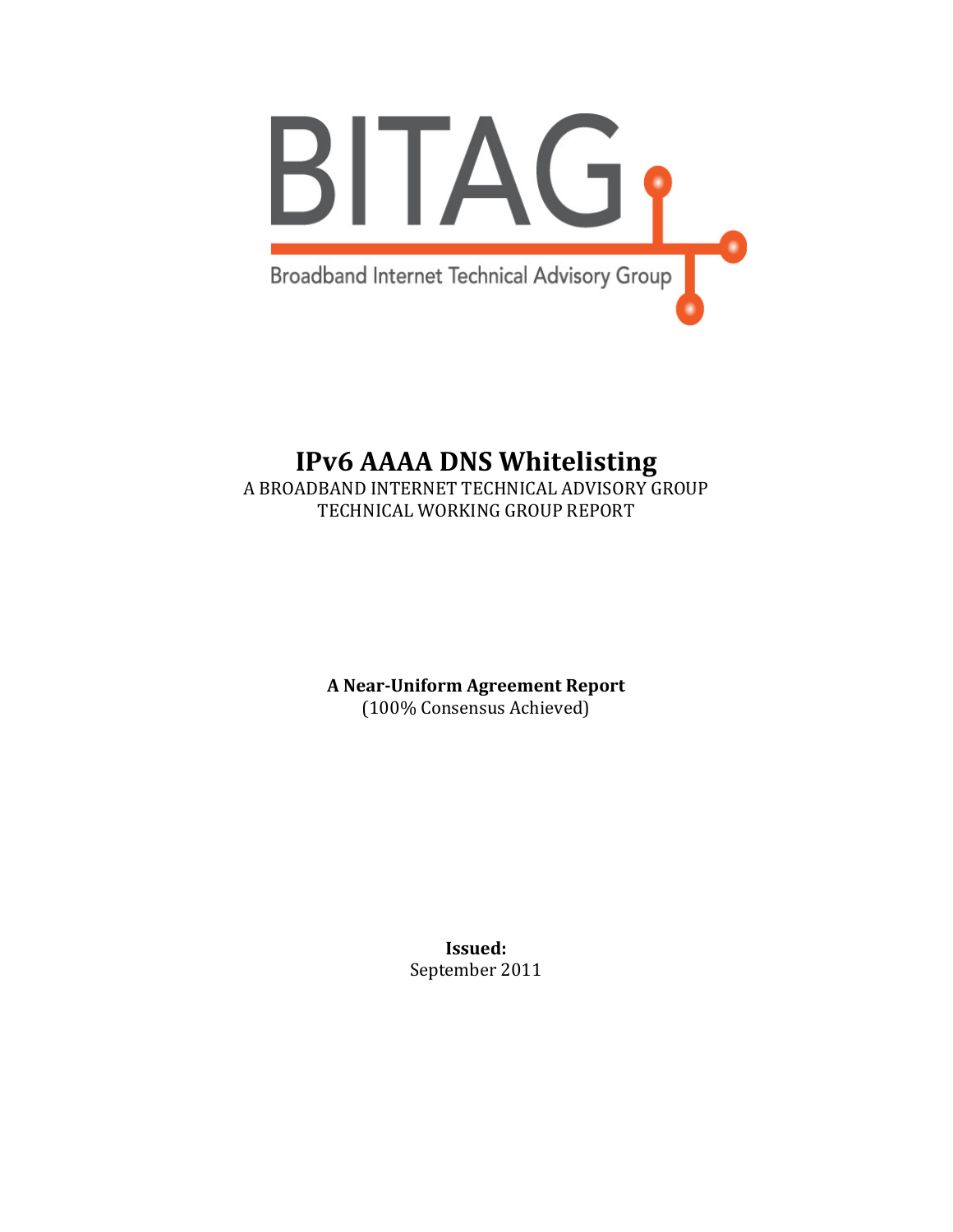#### **Copyright / Legal Notice**

Copyright © Broadband Internet Technical Advisory Group, Inc. 2011. All rights reserved.

This document may be reproduced and distributed to others so long as such reproduction or distribution complies with Broadband Internet Technical Advisory Group, Inc.'s Intellectual Property Rights Policy, available at www.bitag.org, and any such reproduction contains the above copyright notice and the other notices contained in this section. This document may not be modified in any way without the express written consent of the Broadband Internet Technical Advisory Group, Inc.

This document and the information contained herein is provided on an "AS IS" basis and BITAG AND THE CONTRIBUTORS TO THIS REPORT MAKE NO (AND HEREBY EXPRESSLY DISCLAIM ANY) WARRANTIES (EXPRESS, IMPLIED OR OTHERWISE), INCLUDING IMPLIED WARRANTIES OF MERCHANTABILITY, NON-INFRINGEMENT, FITNESS FOR A PARTICULAR PURPOSE, OR TITLE, RELATED TO THIS REPORT, AND THE ENTIRE RISK OF RELYING UPON THIS REPORT OR IMPLEMENTING OR USING THE TECHNOLOGY DESCRIBED IN THIS REPORT IS ASSUMED BY THE USER OR IMPLEMENTER.

The information contained in this Report was made available from contributions from various sources, including members of Broadband Internet Technical Advisory Group, Inc.'s Technical Working Group and others. Broadband Internet Technical Advisory Group, Inc. takes no position regarding the validity or scope of any intellectual property rights or other rights that might be claimed to pertain to the implementation or use of the technology described in this Report or the extent to which any license under such rights might or might not be available; nor does it represent that it has made any independent effort to identify any such rights.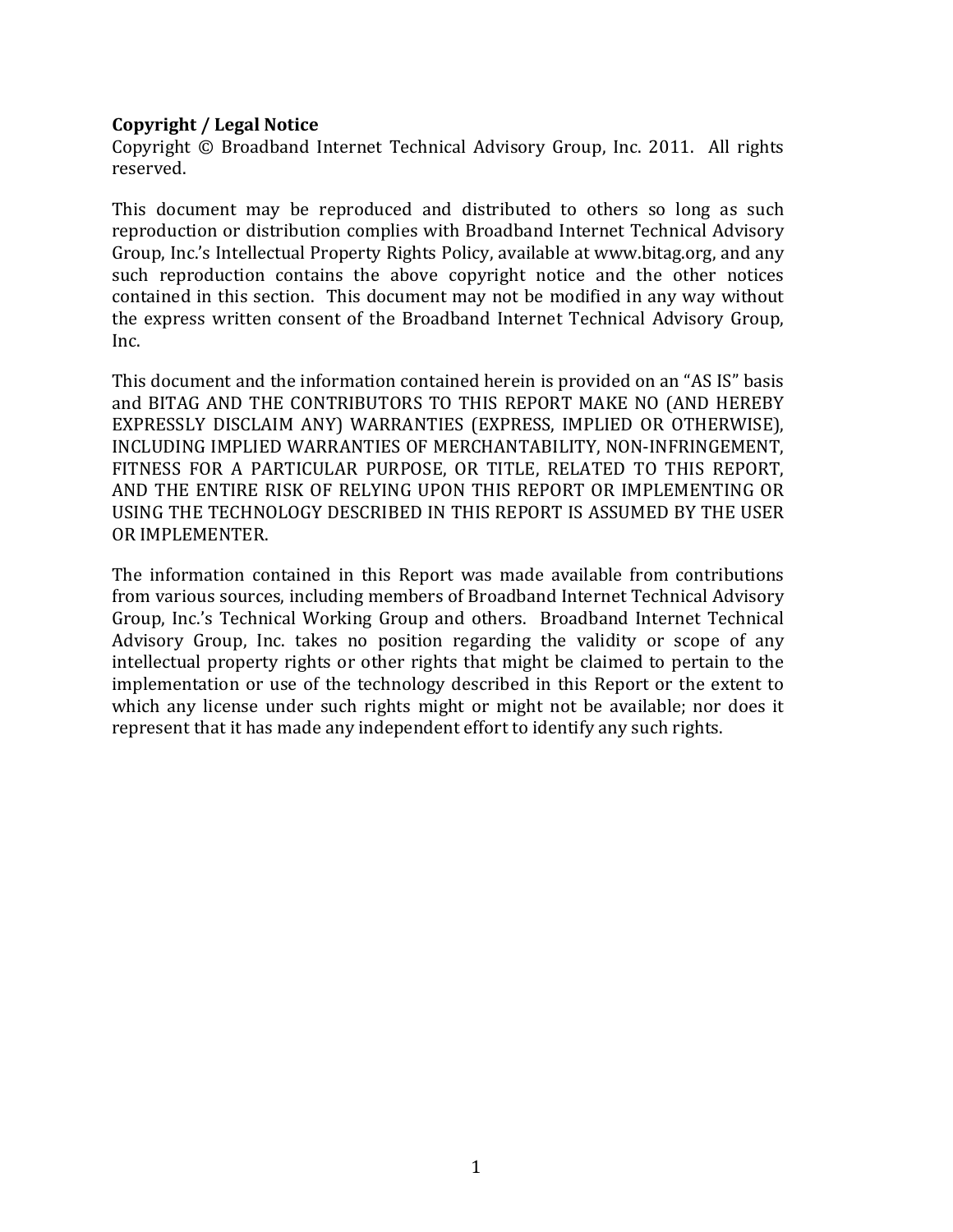#### **Executive Summary**

Internet Protocol version 6 (IPv6) is the new form of addressing for the Internet. IPv6 is being deployed as a result of the exhaustion of the supply of the older form of addressing, Internet Protocol version 4 (IPv4). The Internet is now beginning a global transition from IPv4 to IPv6, although most websites and networks will run both address families in parallel for many years.

This document describes the emerging practice of Internet web sites (or, more broadly, "Internet domains"), such as example.com, selectively returning IPv6-related resources from Domain Name System (DNS) servers. As a result, the domain can enable or disable a network (and, as a consequence, that network's users) from accessing the domain's content over IPv6. This practice is known as "DNS Whitelisting" and is intended as a means to smooth the global transition from IPv4 to IPv6.

DNS Whitelisting was first used by major web content sites. These web site operators observed that when they added IPv6 records to their DNS servers in order to support IPv6 access to their content, a fraction of end users had slow or otherwise impaired access to this content **[IPv6 Dual-Stack Client Loss in Norway]**.

Major domains are motivated by a desire to maintain a high-quality user experience for all of their users, as well as to shift traffic to IPv6 in a controlled manner. Thus, domains engaging in DNS Whitelisting are attempting to shield users with impaired access from the symptoms of those impairments until they can be remedied. Those domains are also interested in having a degree of control over their own migration to IPv6 that they would otherwise lack without DNS Whitelisting, so that IPv6 traffic can be added gradually as IPv6 operations and network practices mature.

At the same time, critics of the practice have articulated a range of technical and nontechnical concerns and are focused on ensuring that DNS Whitelisting, when implemented, is done in a manner that is transparent, non-discriminatory, and not anti-competitive.

Generally speaking, a domain that implements DNS Whitelisting does so manually. This means that the domain manually maintains a list of networks that are permitted to receive IPv6 records (via their DNS resolver IP addresses) and that these networks typically submit applications in order to be added to the DNS Whitelist.

Domain operators foresee that a second phase of DNS Whitelisting may emerge in the future, possibly in the near future. In this new phase a domain would return IPv6 and/or IPv4 records dynamically based on automatically detected technical capabilities, location, or other factors. It would then function much like (or as part of) global server load balancing, a common suite of practices already in use today. Furthermore, in this second phase, networks might be added to and removed from a DNS Whitelist automatically, and possibly on a near-real-time basis. This means that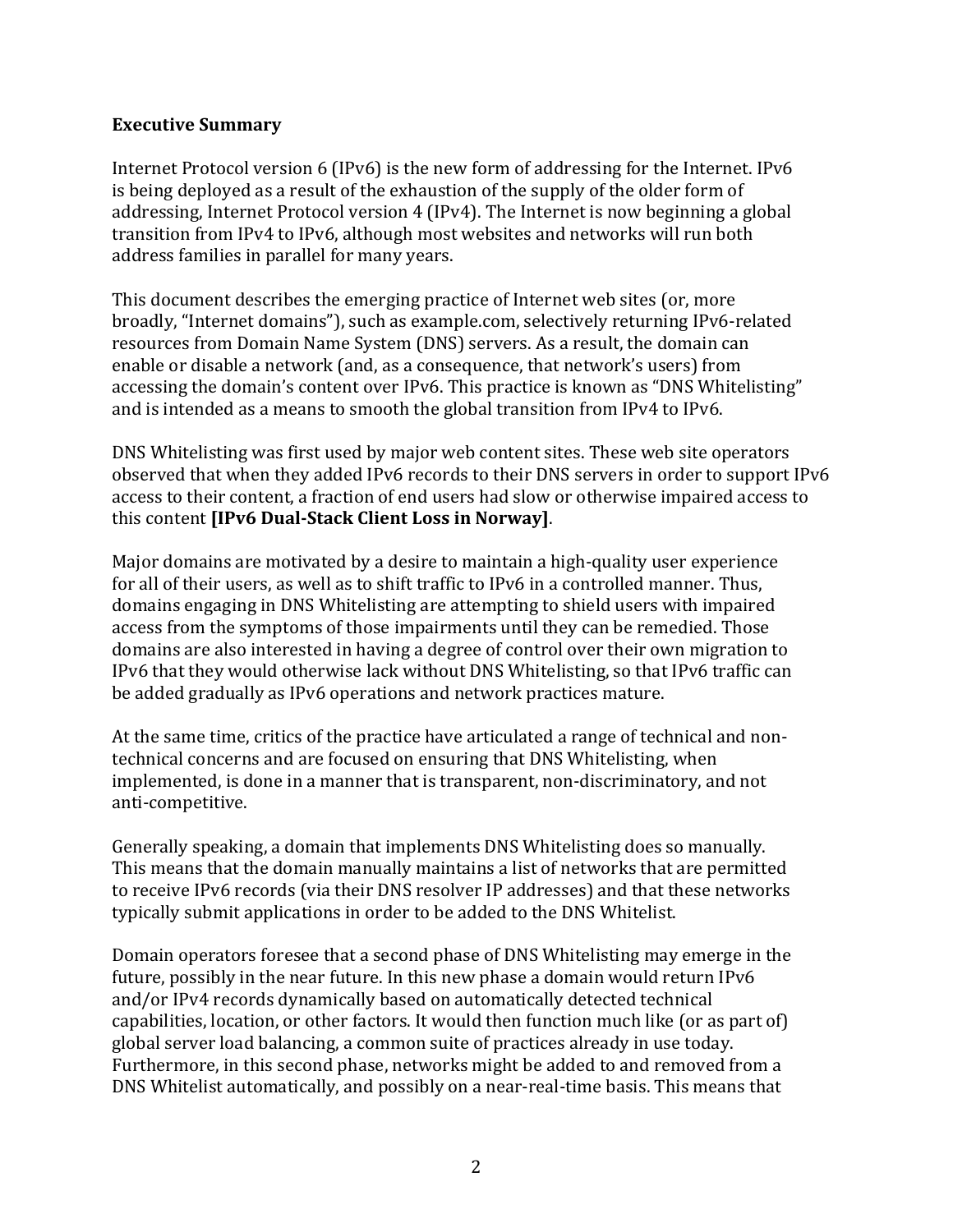networks may no longer need to apply to be added to a whitelist, which could alleviate some of the issues addressed herein.

*Since this future phase has yet to emerge, this document and its suggestions apply only to the DNS Whitelisting practices currently known to the BITAG. The BITAG reserves its* opinion on future alternative practices until they can be articulated and evaluated.

Although current implementations are not perceived to have this impact, the BITAG is interested in this issue on that grounds that, without careful and monitored deployment, some whitelisting services could in the future be viewed as anticompetitive, discriminatory or in violation of some other public policy objective. The practice may be viewed as controversial and the manner in which it is employed could result in concerns or complaints. As a result, it is important to inform the public and policymakers about why DNS Whitelisting is used and how it functions, to identify concerns surrounding its use, and to outline some potential implementation steps that domains could take to minimize the risk of complaints and controversy.

The BITAG has formulated a set of suggested practices regarding the implementation of DNS Whitelisting to help reduce such complaints, acknowledging that practices may vary as a domain moves from experimentation with whitelisting and IPv6 to a point of operational stability. The suggested (and voluntary) practices are as follows:

- Limit the Duration of the Use of DNS Whitelisting The BITAG suggests that domain operators use DNS Whitelisting as briefly as possible for those critical domains that will encounter significant end user IPv6-related impairments. The BITAG recognizes that the primary purpose for DNS Whitelisting is to permit IPv6 address service to networks that are essentially problem-free while preferring IPv4 for those that are not and that the duration of Whitelisting is tied to that assessment.
- **Transparently Publish Policies and Processes** The BITAG suggests that domains make their policies and processes easy to find and understand. The contact persons should be easy to find and reach as well.
- **Clearly Describe Decision-Making Criteria –** The BITAG suggests that policies and procedures that a domain publishes include criteria used to make DNS Whitelisting and de-whitelisting decisions.
- **Use Primarily Quantitative Decision-Making Criteria –** The BITAG suggests that domains use quantitative data (such as the number of IPv6-related impairments or the performance of IPv6 network routes) to make whitelisting and de-whitelisting decisions.
- Set and Publish Service Level Goals for Decision-Making The BITAG suggests that domains publish clearly detailed and timely service level goals for how long the DNS Whitelisting decision-making process will take.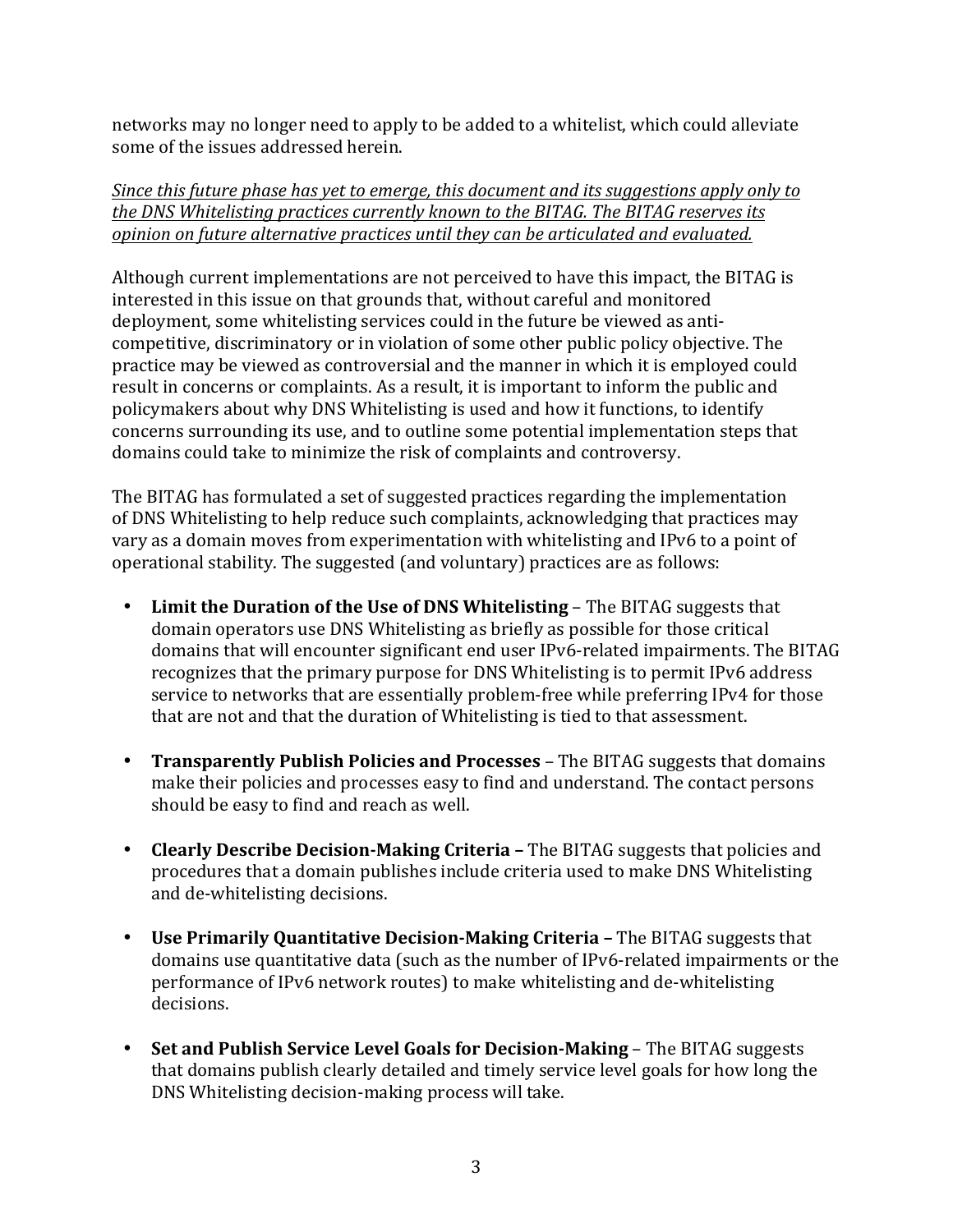- **Specify an Appeals Process** The BITAG suggests that domains may wish to consider specifying a process for networks to appeal both whitelisting and de-whitelisting decisions.
- Maintain Updated Contacts for Whitelisted Domains The BITAG suggests that domains establish a list of contacts for whitelisted organizations and adopt practices that assure that the list is current.
- Set a Joint-Troubleshooting Interval Before De-Whitelisting Occurs The BITAG suggests that domains set a reasonable period of time and process for a whitelisted party to resolve any problems that may arise that could lead to de-whitelisting. The BITAG recognizes that there may be emergency conditions that require immediate action.
- **Transparently Publish Whitelisted Parties** The BITAG suggests that domains identify the networks that are currently listed in their DNS whitelists.
- **Openly Share IPv6-Related Impairment Statistics** The BITAG suggests that domains share detailed statistics about IPv6 impairments with any party (campus network, enterprise, ISP, etc.) that may be affected by DNS Whitelisting. The BITAG recognizes that privacy concerns may limit the kinds of data that can be shared.
- **Detect and Notify End Users with IPv6-Related Impairments** The BITAG suggests that, where practical, domains take reasonable steps to detect IPv6-related impairments and take reasonable steps to communicate this in an easy-to-understand way to affected users.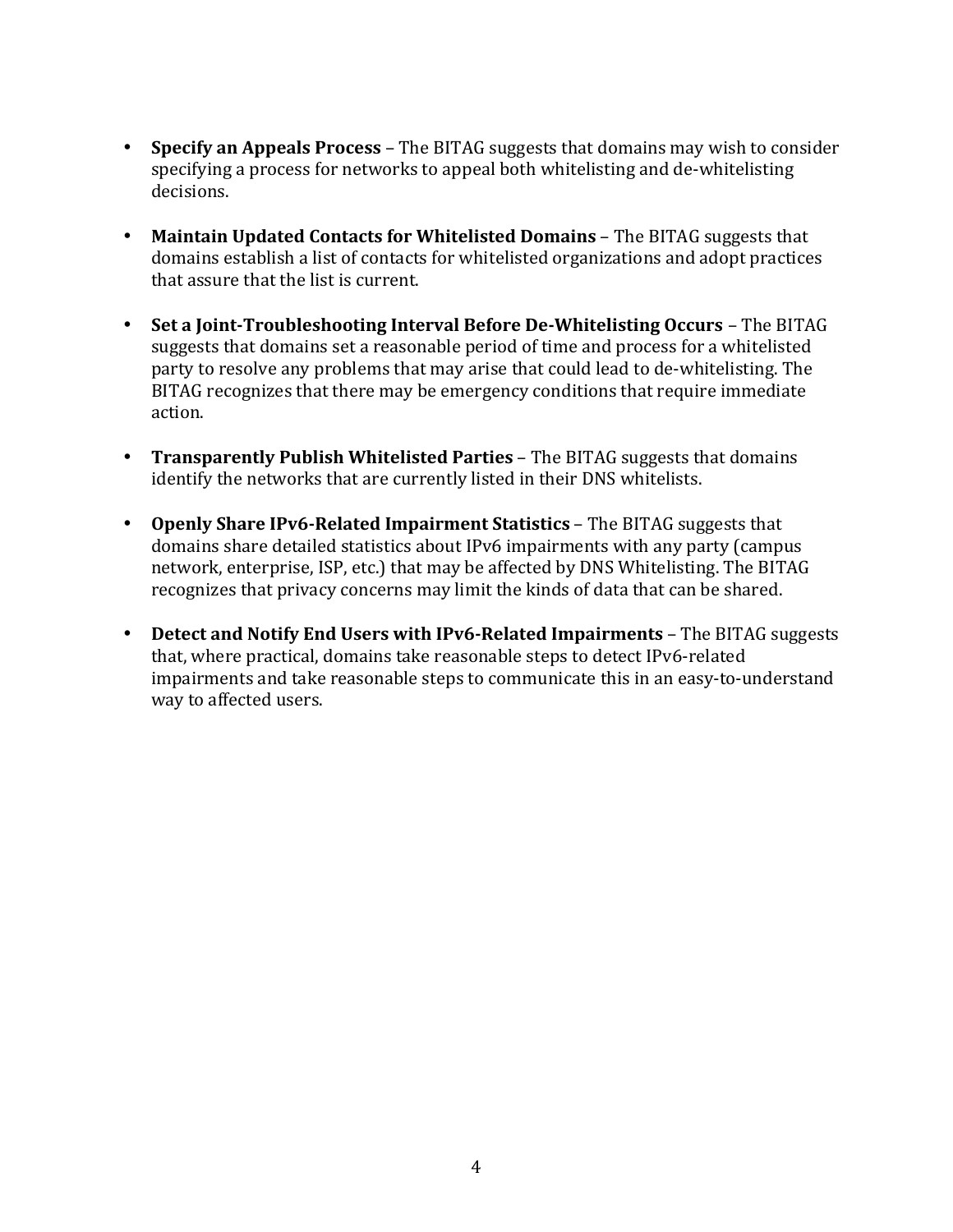#### **Table of Contents**

| 1.                                                                             |  |
|--------------------------------------------------------------------------------|--|
| 2.                                                                             |  |
| 2.1.                                                                           |  |
| 2.2.                                                                           |  |
| 2.3.                                                                           |  |
| 2.4.                                                                           |  |
| 3.                                                                             |  |
| 4.                                                                             |  |
| Architectural, Operational, Monitoring and Troubleshooting Concerns 12<br>4.1. |  |
| 4.2.                                                                           |  |
| 5.                                                                             |  |
| 5.1.                                                                           |  |
| 5.2.                                                                           |  |
| 5.3.                                                                           |  |
| 5.4.                                                                           |  |
| 5.5.                                                                           |  |
| 5.6.                                                                           |  |
| 5.7.                                                                           |  |
| Set a Joint-Troubleshooting Interval Before De-Whitelisting Occurs 17<br>5.8.  |  |
| 5.9.                                                                           |  |
| 5.10.                                                                          |  |
| 5.11.                                                                          |  |
| 5.12.                                                                          |  |
| 5.13.                                                                          |  |
| 5.14.                                                                          |  |
| 6.                                                                             |  |
| 7.                                                                             |  |
| 8.                                                                             |  |

#### 1. **About the BITAG**

The Broadband Internet Technical Advisory Group (BITAG) is a non-profit, multistakeholder organization focused on bringing together engineers and technologists in a Technical Working Group (TWG) to develop consensus on broadband network management practices and other related technical issues that can affect users' Internet experience, including the impact to and from applications, content and devices that utilize the Internet.

The BITAG's mission includes: (a) educating policymakers on such technical issues; (b) addressing specific technical matters in an effort to minimize related policy disputes; and (c) serving as a sounding board for new ideas and network management practices. Specific TWG functions also may include: (i) identifying "best practices" by broadband providers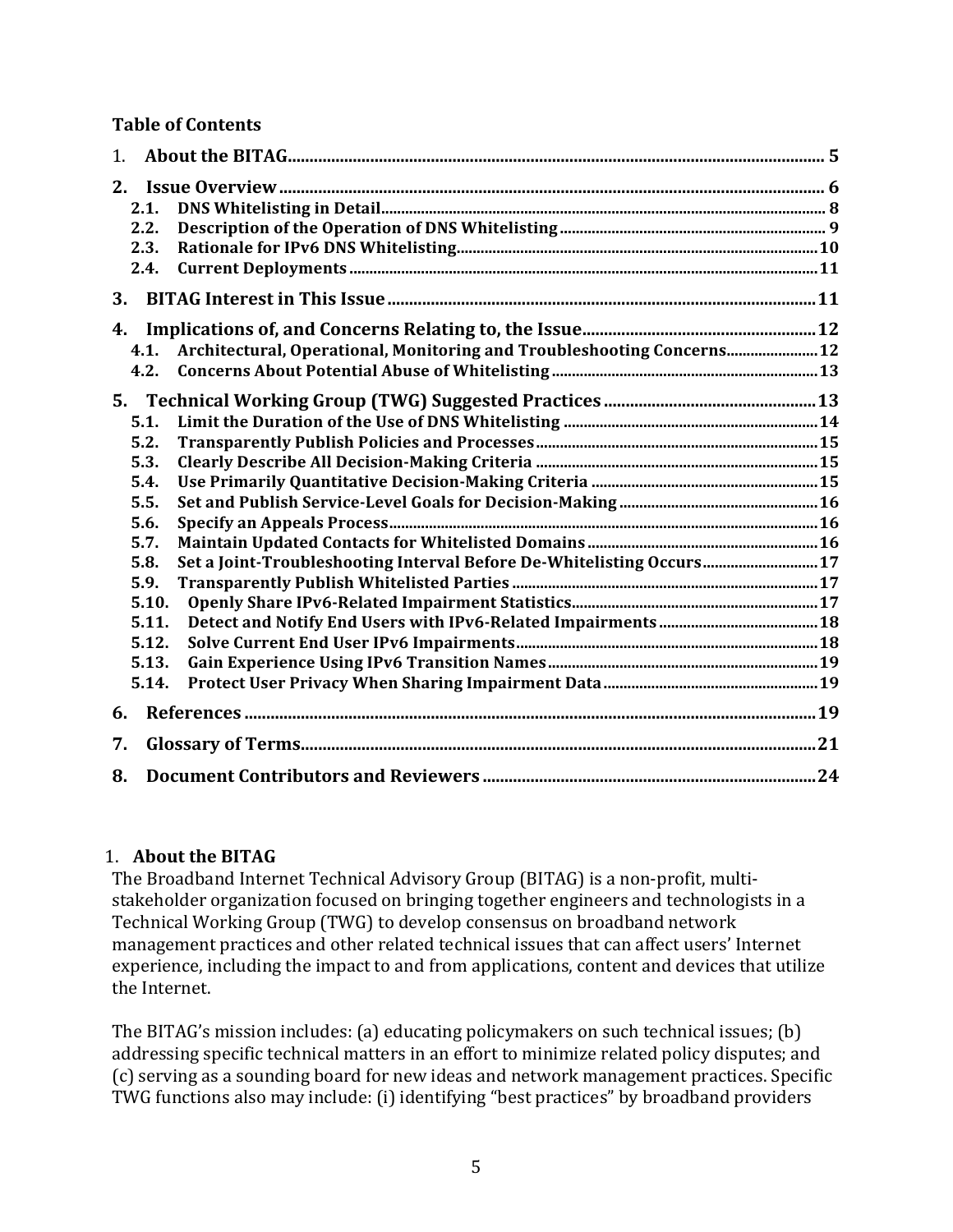and other entities; (ii) interpreting and applying "safe harbor" practices; (iii) otherwise providing technical guidance to industry and to the public; and/or (iv) issuing advisory opinions on the technical issues germane to the TWG's mission that may underlie disputes concerning broadband network management practices.

BITAG TWG reports focus primarily on technical issues. While the reports may touch on a broad range of questions associated with a particular network management practice, the reports are not intended to address or analyze in a comprehensive fashion the economic, legal, regulatory or public policy issues that the practice may raise.

### **2. Issue!Overview**

Internet Protocol version 6 (IPv6) is the new form of addressing for the Internet. IPv6 is being deployed as a result of the exhaustion of the supply of the older form of addressing, Internet Protocol version 4 (IPv4). The Internet is now beginning a global transition from IPv4 to IPv6, although most websites and networks will run both address families in parallel for many years.

This document describes the emerging practice of Internet web sites (or, more broadly, "Internet domains"), such as example.com, selectively returning IPv6-related resources from Domain Name System (DNS) servers. As a result, the domain can enable or disable a network (and, as a consequence, that network's users) from accessing the domain's content over IPv6. In the IPv6 community this practice is generally referred to as "DNS Whitelisting" or, more formally, "IPv6 AAAA DNS" Whitelisting" (since "AAAA" is a type of DNS record associated with IPv6 addresses). DNS Whitelisting is intended as an IPv6 transition technique to enable domains to gradually add IPv6 traffic and/or to protect users from IPv6-related technical impairments.

At the current time, generally speaking, a domain that implements DNS Whitelisting does so manually. This means that the domain manually maintains a list of networks that are permitted to receive IPv6 records (via their DNS resolver IP addresses) and that these networks typically submit applications in order to be added to the DNS Whitelist.

Domain operators foresee that a future phase of DNS Whitelisting may emerge in the future, possibly in the near future. In this new phase, were it successfully implemented, a domain could return IPv6 and/or IPv4 records dynamically based on automatically detected technical capabilities, location, or other factors. It may then function much like or as part of global server load balancing, a common suite of practices already in use today. Furthermore, in this future phase, networks might be added to and removed from a DNS Whitelist automatically, and possibly on a nearreal-time basis. This means that networks may no longer need to apply to be added to a whitelist.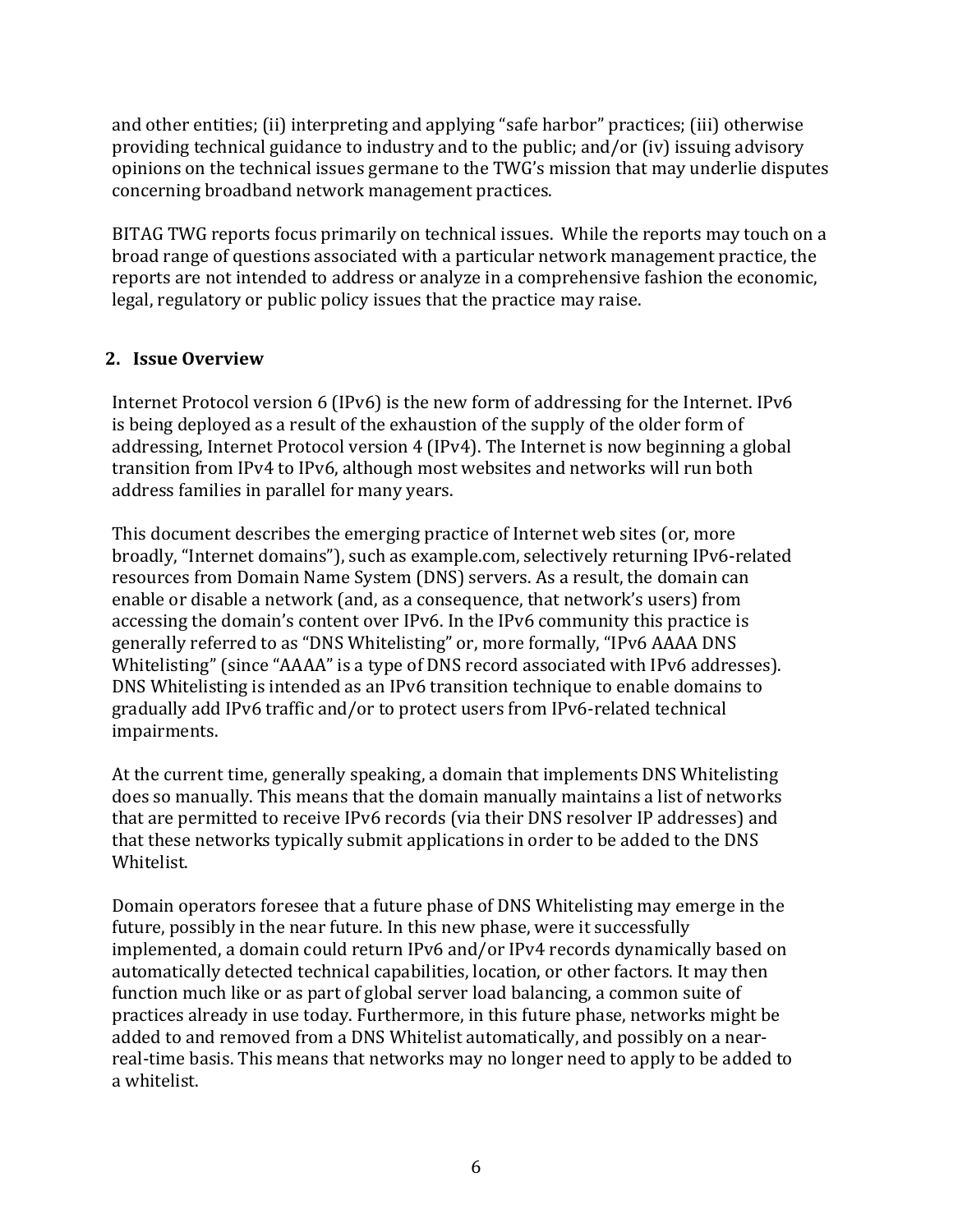*Since this future phase has yet to emerge, this document and its suggestions apply only to the DNS Whitelisting practices currently known to the BITAG. The BITAG reserves its opinion on future alternative practices until they can be articulated and evaluated.* 

The DNS **[RFC1035]** provides what is essentially a directory for the Internet, translating names such as www.example.com into numeric or hexadecimal IP addresses, which is the process of performing a so-called "DNS lookup." One type of DNS server is an "authoritative DNS server" which has authoritative control over, and is responsible for providing DNS lookups for a given domain such as example.com. A domain owner typically controls an authoritative DNS server. Another type of DNS server resides in networks and is called a "DNS recursive resolver." End user computers are configured to send their DNS lookups to these DNS recursive resolvers, which then contact the relevant authoritative DNS servers to obtain IP addresses for a particular name. A network operator typically controls a DNS recursive resolver.

In the authoritative DNS servers there are both IPv4 address records, called "A" resource records" (hereinafter "IPv4 DNS records"), and IPv6 address records, called "AAAA resource records" (hereinafter "IPv6 DNS records"), among other types of records. When DNS Whitelisting is used, the authoritative DNS server will not reply to a DNS lookup with the IPv6 DNS records, unless that server sending the request (the DNS recursive resolver) is listed in the DNS Whitelist.



*Figure 1 - The DNS Lookup Process* 

DNS Whitelisting was first used by major web content sites (sometimes described) herein as "high-traffic domains"). These web site operators, or domain operators, observed that when they added IPv6 records to their DNS servers in order to support IPv6 access to their content, a small fraction of end users had slow or otherwise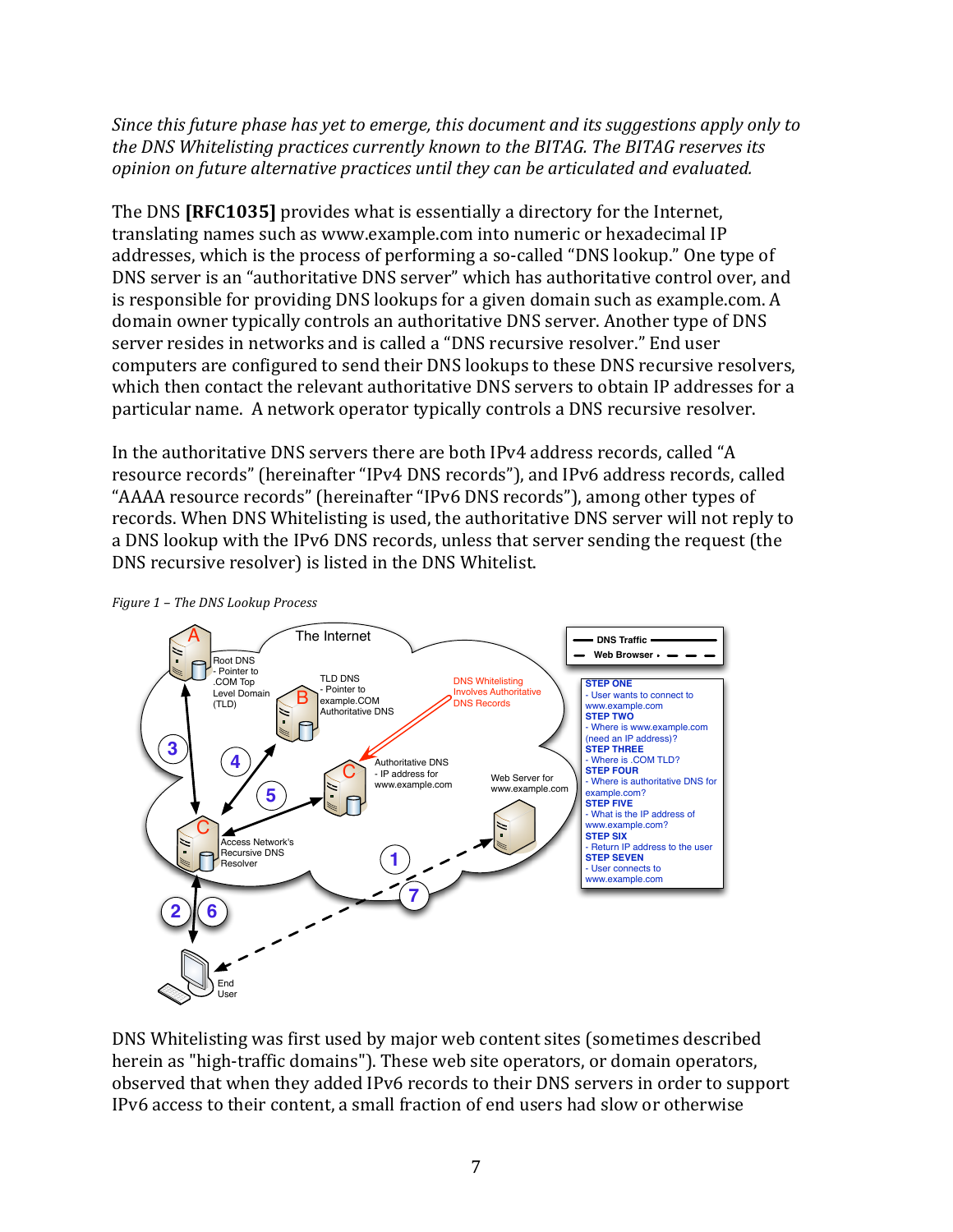impaired access to this content. The fraction of users with such impaired access has been and continues to be monitored within the Internet community **[IETF-77-DNSOP] [NW-Article-DNSOP] [Evaluating IPv6 Adoption] [IPv6 Brokenness]** [World IPv6 Day Observations] [World IPv6 Day @ Microsoft] **[World IPv6 Day - What Did We Learn?].** (It should be noted that an unknown and potentially small fraction of all Internet Access Providers actually assigned both IPv4 and IPv6 addresses to end users on World IPv6 Day.)

Due to this impairment affecting end users of a given domain, as well as a desire for high-traffic domains to gradually add IPv6 traffic, a few domains have either implemented DNS Whitelisting or are considering doing so **[NW-Article-DNS-WL] [IPv6 Whitelist Operations]**, and many other domains may follow suit.

Major domains are motivated by a desire to maintain a high-quality user experience for all of their users, as well as to shift traffic to IPv6 in a controlled manner. Thus, domains engaging in DNS Whitelisting are attempting to shield users with impaired access from the symptoms of those impairments until they can be remedied. Those domains are also interested in having a degree of control over their own migration to IPv6 that they would otherwise lack without DNS Whitelisting, so that IPv6 traffic can be added gradually as IPv6 operations and network practices mature.

At the same time, critics of the practice have articulated a range of technical and nontechnical concerns and are focused on ensuring that DNS Whitelisting, when implemented, is done in a manner that is transparent, non-discriminatory, and not anti-competitive.

### **This document explores the issue of DNS Whitelisting and, crucially,** *the steps that implementers could take in order to mitigate any potential concerns.*

## **2.1. DNS Whitelisting in Detail**

DNS Whitelisting is typically implemented in authoritative DNS servers. These servers selectively return DNS IPv6 records in response to DNS queries. In order to determine which recursive DNS servers can receive responses that include IPv6 address records (such as for www.example.com), a given domain (such as example.com) maintains a "whitelist" containing the IP addresses of authorized recursive DNS resolvers.

The list is populated with the IPv4 and/or IPv6 addresses or prefix ranges of DNS recursive resolvers on the Internet that have been authorized to receive IPv6 DNS record responses. These DNS recursive resolvers, constituting many millions, are operated by ISPs, universities, governments, businesses, and individual end users. If a DNS recursive resolver IS NOT matched in the list, then IPv6 DNS records will NOT be sent in response to a query for a hostname in the example.com domain. However, if a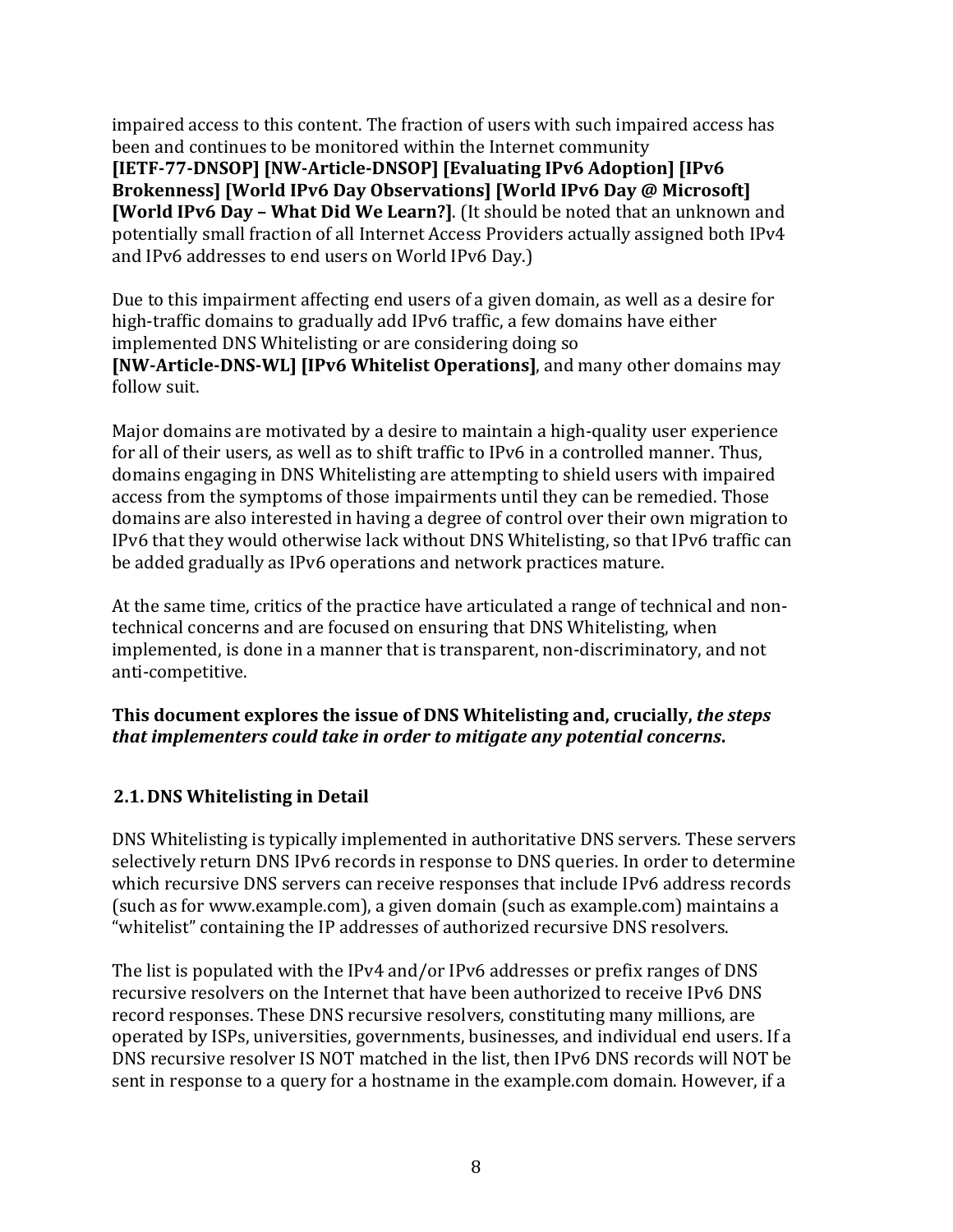DNS recursive resolver IS matched in the list, then IPv6 DNS records will be sent in response to a query for a given hostname in the example.com domain.

In practice, DNS Whitelisting generally means that a very small fraction of the DNS recursive resolvers on the Internet (those on the whitelist) will receive IPv6 DNS record responses, since there are millions of DNS servers and DNS Whitelists are likely to allow only a small portion of those to receive IPv6 records. The large majority of DNS resolvers on the Internet will therefore receive only IPv4 DNS records. Thus, quite simply, the authoritative server hands out different answers depending upon who is asking; those on the whitelist receive IPv4 and IPv6 DNS records while everyone else receives only IPv4 DNS records. See Section 2.2 and *Figure 2* for a description of how this works.

## **2.2. Description of the Operation of DNS Whitelisting**

The basic system logic of DNS Whitelisting is as follows (see also *Figure 2*):

- 1. An authoritative DNS server for the domain example.com receives both the IPv4 and IPv6 DNS address record requests for the website www.example.com. Both records exist in example.com's authoritative name server.
- 2. The authoritative DNS server examines the IP address of the DNS recursive resolver that relayed the original end-user's request for an IPv6 DNS record.
- 3. The authoritative DNS server checks this IP address against a list of approved IP addresses (the DNS whitelist) created by example.com's administrators.
- 4. If the DNS recursive resolver's IP address IS validated against the approved list, then the response to that specific DNS recursive resolver can contain IPv6 DNS records.
- 5. If the DNS recursive resolver's IP address IS NOT validated against the approved list, then the response to the request contains ONLY the IPv4 address record – not both the IPv4 and IPv6 records that were originally requested.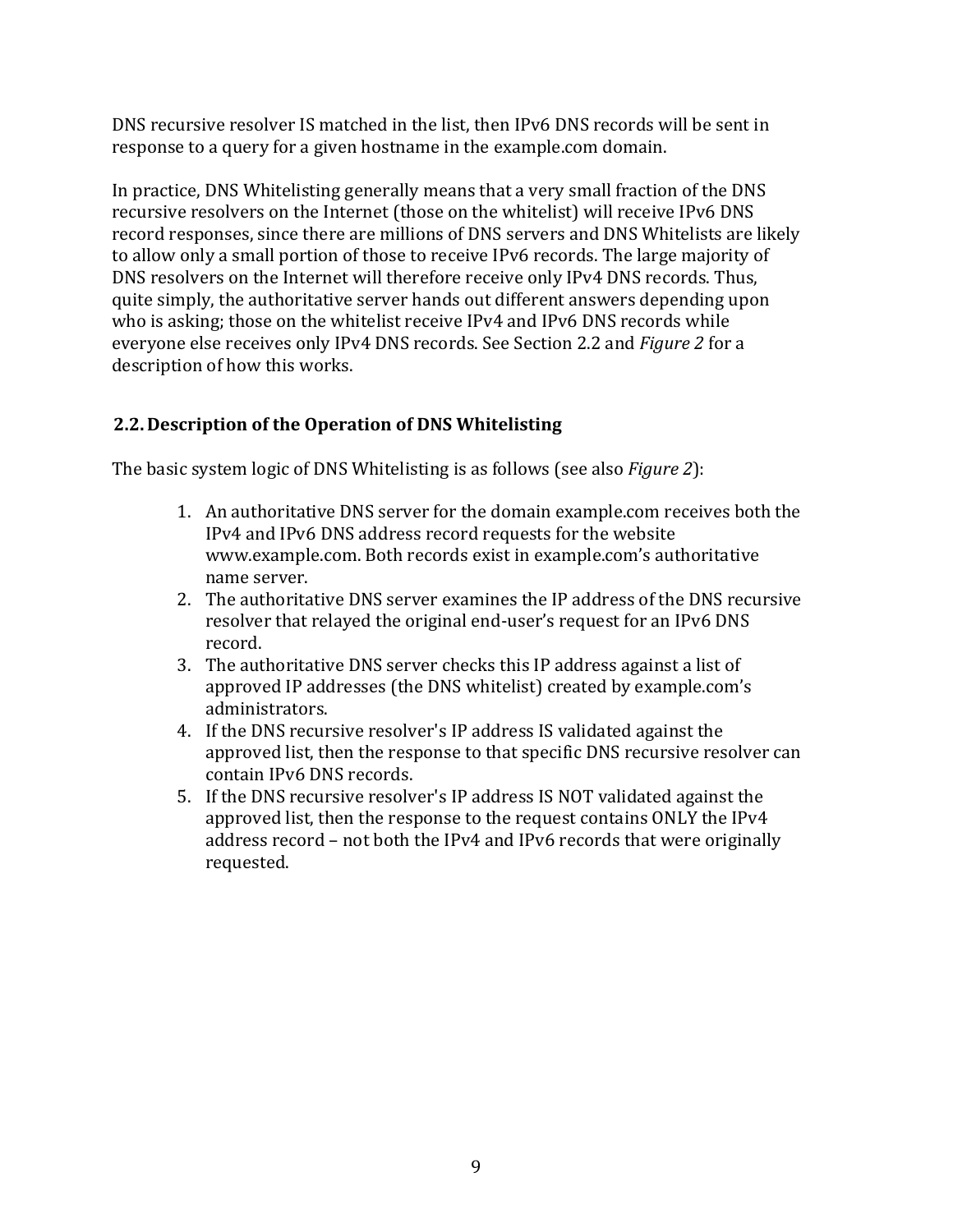



### **2.3. Rationale for IPv6 DNS Whitelisting**

Domains that implement DNS Whitelisting are doing so for two primary reasons. First, they are attempting to protect those users of their domain who have impaired IPv6 access from having a negative user experience. This negative user experience can range from somewhat slower than usual (as compared to native IPv4-based access), to extremely slow, to no access to the domain whatsoever. Second, they are trying to gradually add IPv6 traffic to their domain as network operations, tools, processes and procedures are less mature for IPv6 as compared to IPv4. One can imagine that suddenly turning on a significant amount of IPv6 traffic – especially for one of the top ten sites globally – is quite daunting operationally.

It is also worth noting the differences between domains containing primarily subscriptionbased services compared to those containing primarily free services. In the case of free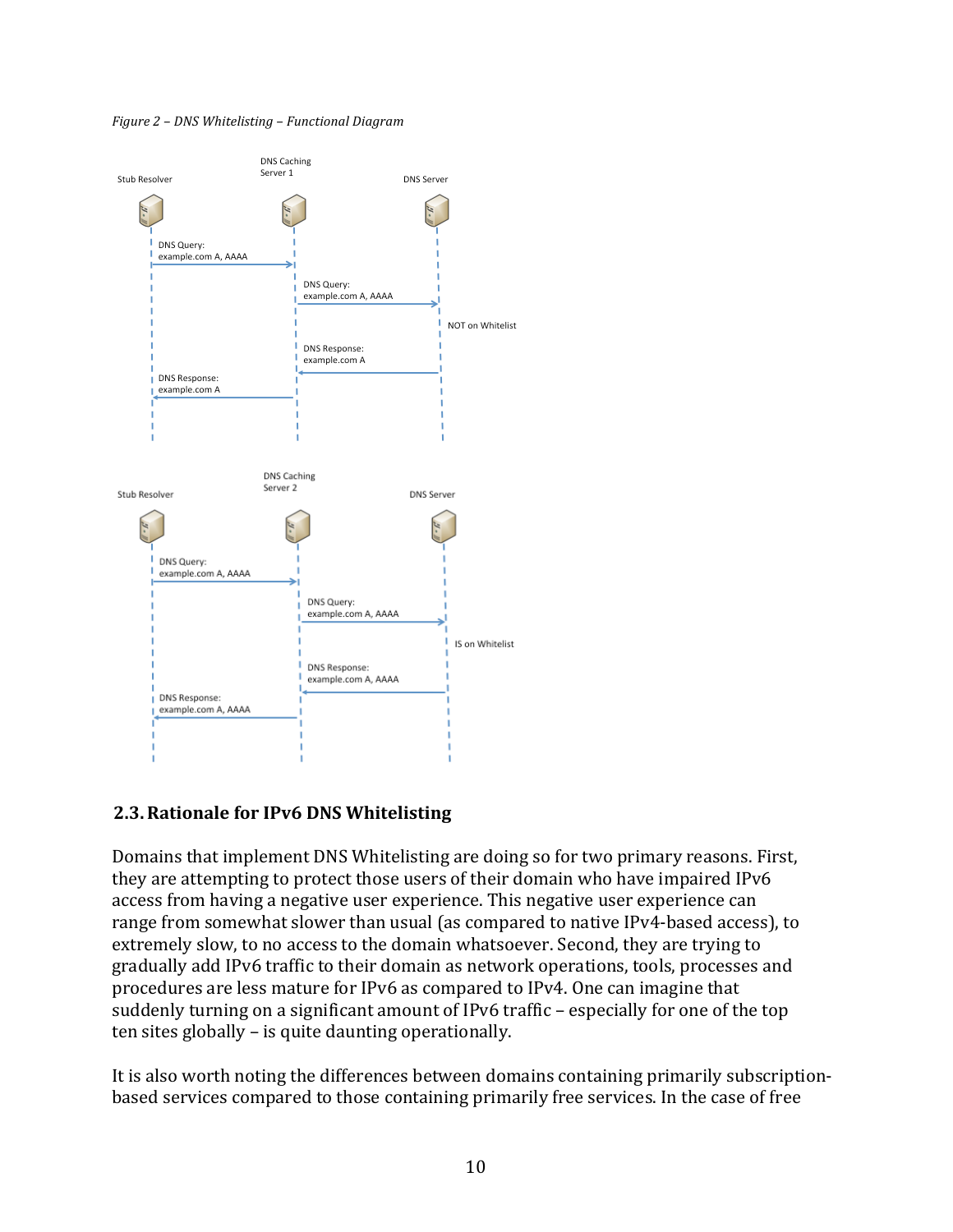services, such as search engines, end users have no direct billing relationship with the domain and can switch sites simply by changing the address they enter into their browser (ignoring other value-added services that may tie a user's preference to a given domain or otherwise create switching costs). As a result, such sites are understandably sensitive to the quality of the services within their domain. If the user has issues when the domain turns on IPv6, that user could switch to another domain that is not using IPv6.

Thus, domains may use DNS Whitelisting due to end-user IPv6-related impairments and/or to enable an incremental transition to IPv6 (modulating the traffic load). These domains view DNS Whitelisting as a necessary, although clearly temporary, risk-reduction tactic intended to ease their transition to IPv6 and minimize any perceived risk during the transition. It is not clear how long DNS Whitelisting may be used. This is likely to depend on the global state of the transition to IPv6 rather than on the specific capabilities of individual content sites or networks.

Finally, the view of the scope of the end user impairments and the perceived seriousness of the problem varies within the Internet community. While some domains are considering DNS Whitelisting, other domains that have run IPv6 experiments whereby they added IPv6 DNS records have observed that only a few users"had"difficulty and"chose"not"to use"DNS"Whitelisting **[Heise!Online! Experiment]**.

## **2.4. Current Deployments**

To date, DNS Whitelisting has been deployed on an ad hoc basis and only a fraction of authoritative DNS server operators implement the practice. Thus, only the domains that are interested in implementing a whitelist will need to upgrade their authoritative DNS servers (or otherwise configure their systems).

For example, it was reported in March 2010 **[NW-Article-DNS-WL]** that "[l]eading" Web content providers – including Google, Yahoo, Netflix and Microsoft – are conducting early-stage conversations about creating a shared list" of DNS resolvers that have been approved for accessing IPv6 DNS records.

This is all that is known at this time. It is very difficult to determine existing deployments because there is no standard mechanism for a company to disclose that it is engaged in whitelisting. If the practice becomes more prevalent, it may be impossible for recursive resolver operators to be aware of all existing domains that are using whitelists, unless there is a centralized list indicating which domains are engaged in the practice.

### **3. BITAG Interest in This Issue**

Although current implementations are not perceived to have adverse policy effects, the BITAG is interested in this issue on the grounds that, without a careful and monitored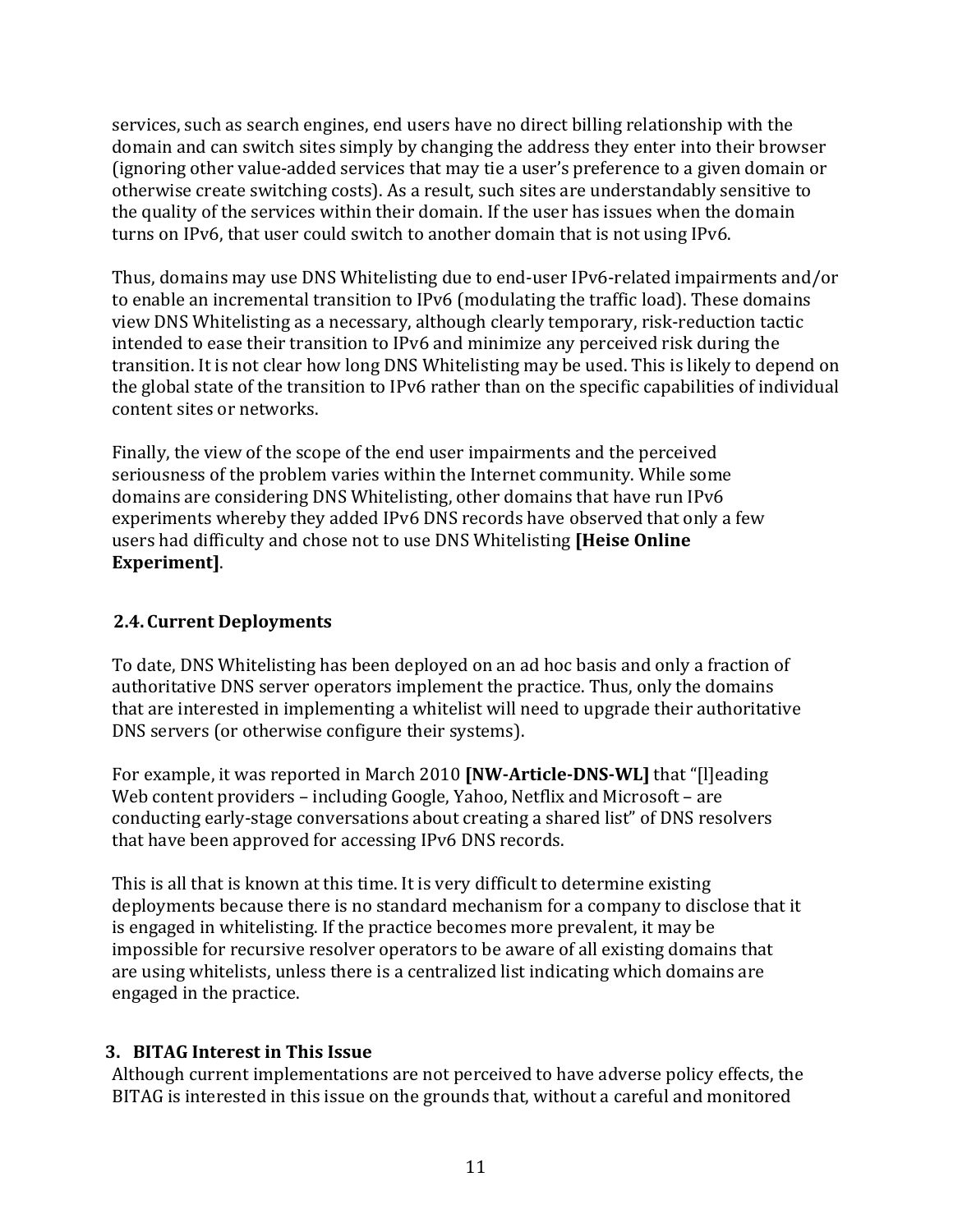deployment, some whitelisting services could in the future be viewed as anti-competitive, discriminatory or in violation of some other public policy objective. The practice may be viewed as controversial and the manner in which it is employed could result in concerns or complaints. As a result, it is important to inform the public and policymakers about why DNS Whitelisting is used and how it functions, to identify concerns surrounding its use, and to outline some potential steps that implementers can take to minimize the risk of complaints and controversy.

## **4. Implications of, and!Concerns!Relating!to, the!Issue**

Parts of the Internet community have raised concerns with a number of potential implications relating to DNS Whitelisting. These are broadly related to Internet architecture, operations, monitoring, and troubleshooting and are addressed in an **IETF** document **[I-D.v6ops-v6-aaaa-whitelisting-implications]**. A brief summary is provided here.

## **4.1. Architectural, Operational, Monitoring and Troubleshooting Concerns**

Some parties in the Internet community, including ISPs, are concerned that the practice of DNS Whitelisting for IPv6 DNS records departs from the practices regarding IPv4 DNS records in the DNS on the Internet **[Whitelisting Concerns]**.

Other architectural implications include alterations to the prevailing end-to-end model of Internet connectivity, a potential increase in homogeneity of Internet endpoints, and interference with the positive "network effects" resulting from connecting new devices and content to the Internet. It should be recognized that the practice of generating different responses to the same domain lookup for different users has been adopted in most cases for operational and performance reasons. For example, content distribution systems assign users to different servers as a load-sharing or latencyreducing tactic. These are operational practices intended to provide better quality of service based on the user's location in the Internet. This practice is known as Global Server Load Balancing (GSLB).

Other concerns relate to the impact of whitelisting on the IPv6 transition. Whitelisting may impact the public reachability of IPv6 addresses, slow the transition to IPv6, or otherwise reduce the motivations for transitioning, which could result in the use of widespread multi-layer network address translation (NAT) techniques on a long-term basis (breaking some applications and presenting other challenges). Conversely, implementers also point out that without a mechanism like DNS Whitelisting to gradually add IPv6 traffic to content sites, these sites may be unable to transition to IPv6 or may need to significantly delay the transition. Moreover, where impairments are an issue, and IPv4 remains available, whitelisting shields users from a poor operational experience until the impairments can be remedied.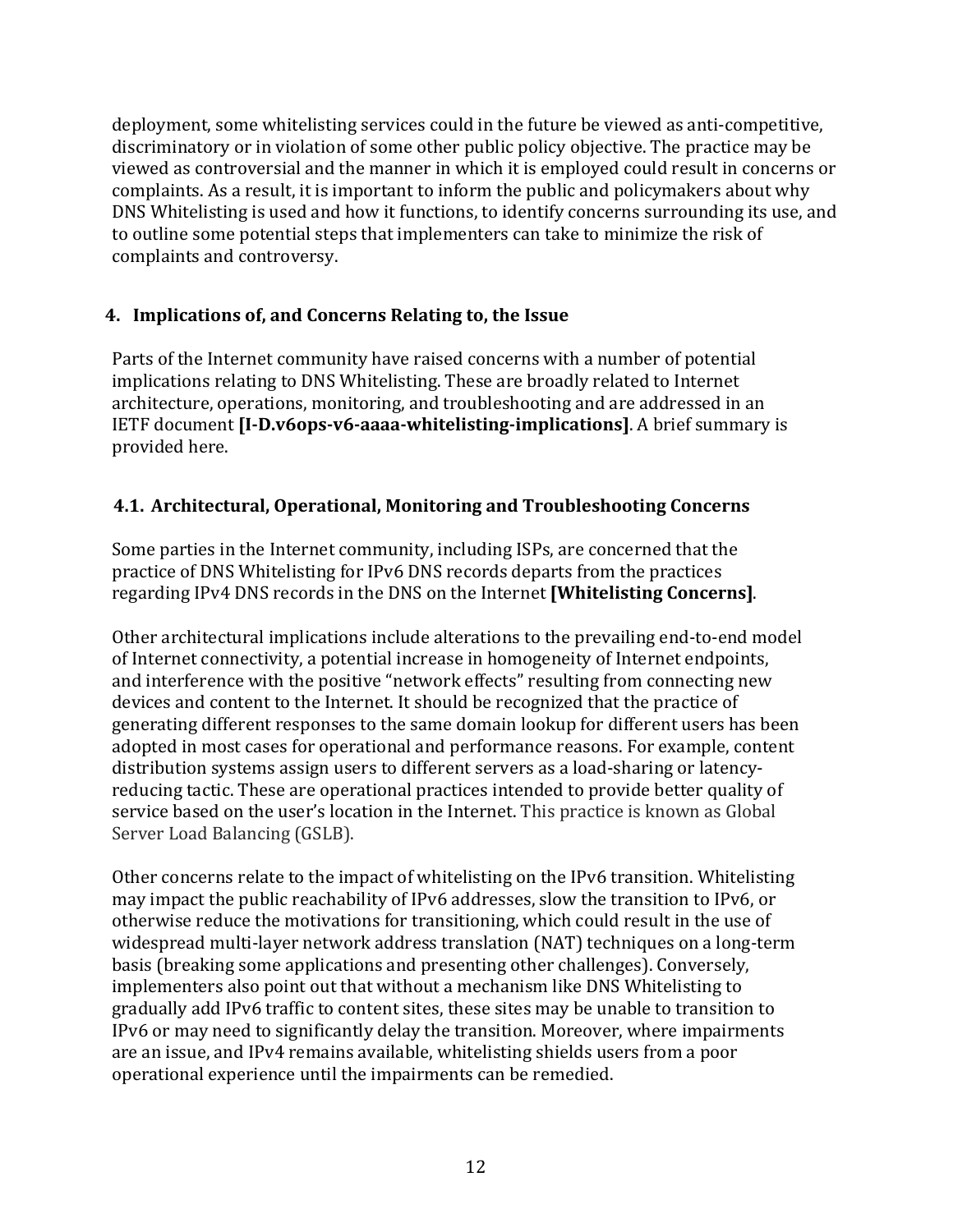Whitelisting also might raise operational, monitoring, and troubleshooting concerns. Whitelisting will create operational burdens for authoritative DNS server operators that implement whitelisting, and might create operational burdens for DNS recursive resolver operators.

### **4.2. Concerns About Potential Abuse of Whitelisting**

The current, first phase of DNS Whitelisting requires networks to manually submit applications to be whitelisted by a given domain. The establishment of this new policy control point creates the concern that decisions to whitelist or de-whitelist could be abused (intentionally or merely as a byproduct of a particular technical design choice) to accomplish non-technical objectives that could be viewed as anti-competitive, discriminatory or in violation of some other public policy objective.

These results could come about as an expression of commercial or other conflicts. Possible scenarios that could arise include (these are examples only):

- A domain could withhold adding a network to its whitelist unless that network agreed to some sort of financial payment, legal agreement, or agreement to sever a relationship with a competitor of the domain.
- A music-oriented domain may be engaged in some sort of dispute with an academic network concerning copyright infringement concerns within that network, and may choose to de-whitelist that network as a negotiating technique as part of a commercial negotiation.
- A major email domain may choose to de-whitelist a network due to that network sending a large volume of spam.
- A domain implementing DNS Whitelisting as a means of an incremental IPv6 deployment plan over a multi-year period may severely impact new entrants or rural network operators forced to deploy IPv6-only services due to lack of IPv4 address availability for new customers.

The BITAG recognizes that as long as IPv4 access is available, users can still reach a domain operator's services. The matter only becomes critical if users have only IPv6 access to the services of domain operators.

## **5. Technical Working Group (TWG) Suggested Practices**

DNS Whitelisting is not an inherently good or bad practice. *It can be useful to domains that desire a method to gradually transition to IPv6, especially if they are high-traffic domains.* However, the manner in which it is implemented, at least in its first phase, could in some cases lead to complaints or other conflicts. A future phase, if it is successfully implemented as expected in a manner similar to or as part of global server load balancing, is likely to involve significantly less potential for conflict. Since this future phase has yet to emerge, this document and its suggestions apply only to the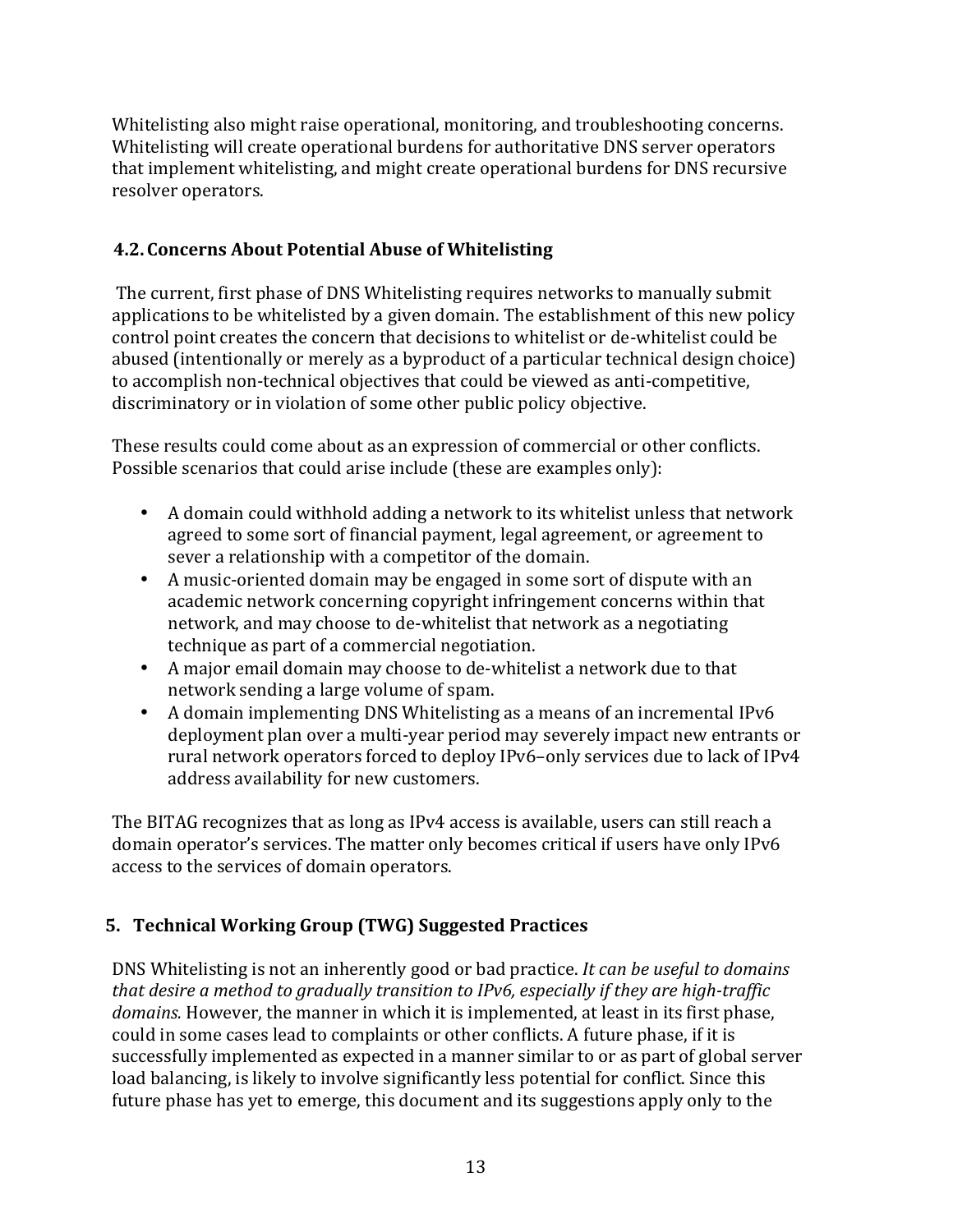DNS Whitelisting practices currently known to the BITAG. The BITAG reserves its opinion on future alternative practices until they can be articulated and evaluated.

While large high-traffic domains and other domain operators use DNS Whitelisting as a gradual IPv6 transition mechanism, this could discourage network operators and others that run DNS recursive resolvers from rolling out IPv6 or it could prompt some of them to use large-scale IPv4-based NAT in order to avoid dealing with DNS Whitelisting altogether. DNS Whitelisting might also create operational burdens for a range of different organizations and could subject some organizations to discriminatory or anti-competitive treatment.

DNS Whitelisting may help ensure continuity in end users' experiences in accessing Internet domains, but it may also mask the underlying problem – broken IPv6 implementations – and thereby hinder users' ultimate ability to enjoy the IPv6-capable Internet. It also will create new control points within the network (although these may not be dissimilar from global server load balancing in some respects), with potential negative consequences for reliability, transparency, innovation, and the traditional end-to-end architecture of the Internet. One possible solution to the potential masking of problems would be to temporarily enable broader IPv6 DNS responses on a planned schedule to allow for testing. These could be thought of as "micro IPv6 days."

The BITAG recognizes that DNS Whitelisting can be an essential IPv6 transition technique for high-traffic domains. The BITAG also suggests that domains choosing to implement DNS Whitelisting consider a number of tactics that can be employed to make whitelisting work better, to minimize disruptions in the wider Internet community, and to reduce the likelihood of conflicts and complaints related to the practice. These *suggested practices* are listed in the following sub-sections, though they may vary as a domain moves from experimentation with IPv6 to a point of "operational stability."

## **5.1. Limit the Duration of the Use of DNS Whitelisting**

Up to this point, implementers of DNS Whitelisting consider it to be a temporary measure. It is unclear how implementers will judge when the network conditions will have changed sufficiently to justify disabling DNS Whitelisting and/or what the process and timing will be for discontinuing this practice, though the extent of IPv6 deployment to end users in networks is clearly one factor.

Since DNS Whitelisting has technical and non-technical implications and costs, beyond those borne by implementers themselves, it is in the best interest of the Internet community that the use of DNS Whitelisting is as short-lived as possible. At the same time though, the interests of the broader Internet community must be balanced against domains' reasonable business needs to both maintain a good experience for their end users and to gradually enable IPv6.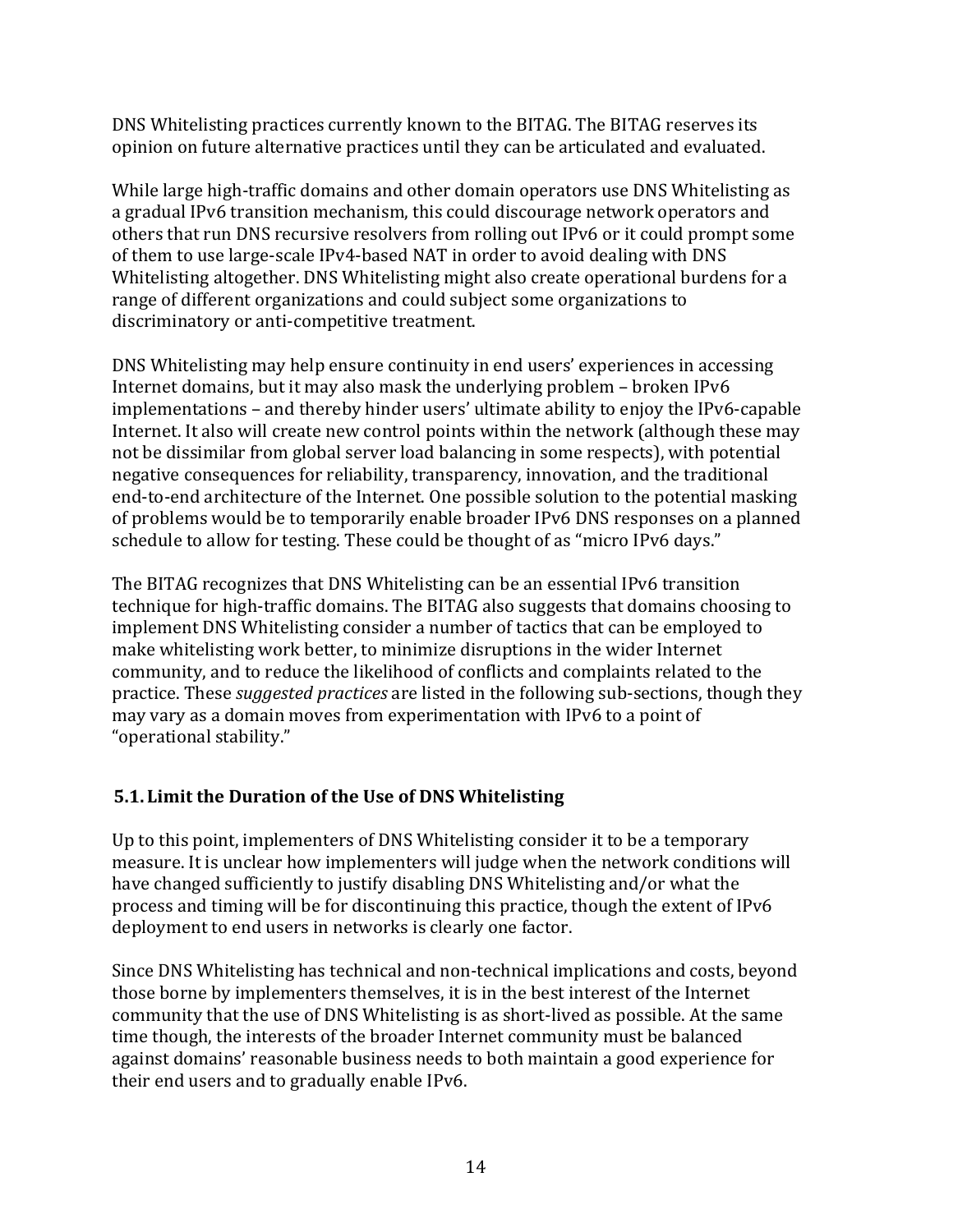As a result, it is impossible to set a specific duration for the use of DNS Whitelisting on the Internet. The BITAG therefore suggests that implementers limit DNS Whitelisting to only those critical domains that will encounter significant end user IPv6-related impairments or that receive a high volume of traffic. The BITAG suggests that if DNS Whitelisting is employed, it should be eliminated when impairments fall below a threshold that meets domain operator needs. The BITAG also suggests that implementers take into consideration the reality that, as a practical matter, it will be impossible to get to a point where there are no longer any IPv6-related impairments; some reasonably small number of systems will inevitably be left behind as end users elect not to upgrade them or as some systems are incapable of being upgraded.

### **5.2.Transparently!Publish!Policies!and!Processes**

The BITAG suggests that implementers publish their DNS Whitelisting policies and processes in a transparent manner for end users, network operators, and others. The information should be easy to find, easy to understand, and there should be an easy way to contact an implementer to ask additional questions. This would demonstrate a spirit of openness and transparency. If there is a centralized list of DNS Whitelisting domains on the Internet, a domain may wish to add their domain to that list.

### **5.3. Clearly Describe All Decision-Making Criteria**

The BITAG suggests that the policies and procedures that an implementer publishes" clearly describe criteria used to make DNS Whitelisting and de-whitelisting decisions. *If all criteria cannot be published, the BITAG suggests that implementers publish, at a minimum, a general description of the basis for their decision-making.* This avoids ambiguity or opacity in the decision-making process, and enables any third-party to assess the decision-making criterion and how it may apply to a particular network or organization. This also can help to minimize any impression of discrimination or arbitrariness in the decision-making process.

### **5.4.Use!Primarily!Quantitative!Decision5Making!Criteria**

To further minimize any impression of discrimination or arbitrariness in the decisionmaking process, the BITAG suggests that implementers use quantitative data (such as the number of IPv6-related impairments, the performance of IPv6 network routes, or the volume of traffic from a particular network) to make whitelisting and dewhitelisting decisions. This avoids any ambiguity or opacity in the decision-making process, and enables any third-party to assess the decision-making criteria and how it may apply to a particular network or organization. It can also help implementers and those potentially affected by DNS Whitelisting to systematically (and perhaps via automated systems) measure their qualification readiness for a given domain.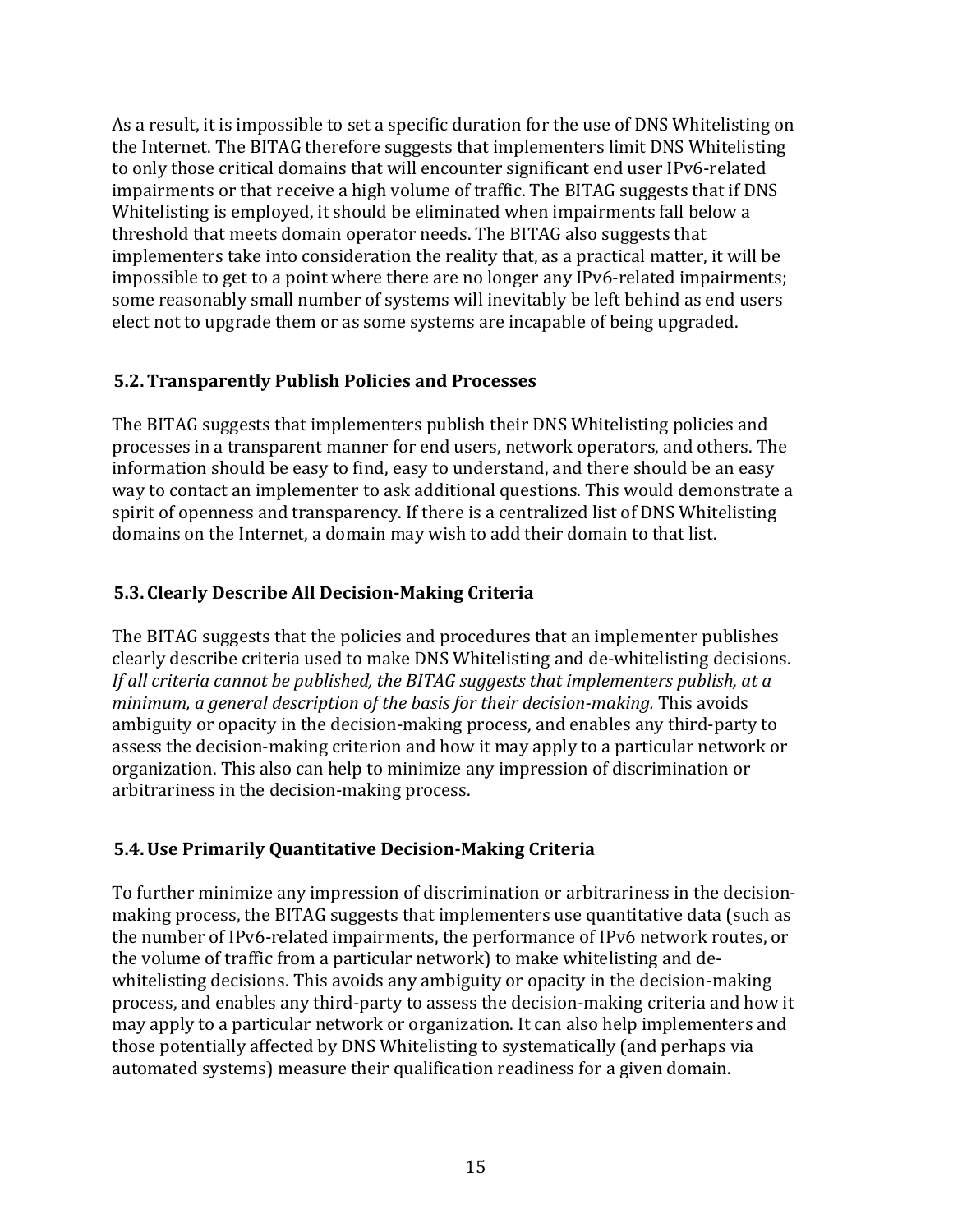Of course, some quantitative criteria may be internal and proprietary, pertaining to things such as the inbound traffic from particular networks to a domain. In such cases, this data may not be externally verifiable, but disclosing that such information is a factor in decision-making is nonetheless important.

By using quantitative measures to determine whether to whitelist or de-whitelist, an implementer can also minimize any impression that a decision was made on an arbitrary, discriminatory, and/or anti-competitive basis.

## **5.5. Set and Publish Service-Level Goals for Decision-Making**

The BITAG suggests that implementers establish and publish clear, detailed, and timely service-level goals for how long the decision to add a network to a DNS White list will take, from the point at which an application is submitted. This will set expectations and reduce uncertainty for all parties involved, including applicants and end users. This can also help to minimize any impression that the process has been unreasonably or unduly delayed for discriminatory, anti-competitive, or other reasons.

Of course, these service-level goals may only specify a timeframe for deciding whether or not a party is to be whitelisted. They may not necessarily include how long it might take to add the party to the actual DNS Whitelist, as this is subject to various operational considerations that will vary from domain to domain and that are likely quite dynamic in nature.

### **5.6. Specify!an!Appeals!Process**

The BITAG suggests that implementers specify a fair and reasonable process for appealing both whitelisting and de-whitelisting decisions. This could include specification of reasonably short service level goals for the duration of an appeal, from the point of submission. This can set expectations and reduce uncertainty for the appealing party and any other concerned parties, including end users. Also, this can help to minimize any impression that the process has been unreasonably or unduly delayed for discriminatory, anti-competitive, or other reasons.

## **5.7. Maintain!Updated!Contacts!for!Whitelisted!Domains**

In order to facilitate rapid communication with organizations that have been whitelisted (such as to troubleshoot problems that could lead to de-whitelisting if not resolved), the BITAG suggests that implementers establish a list of contacts for whitelisted organizations and ensure that a process is established to keep the list current. It is quite likely that this will best be conducted via an automated process, much in the same way mailing lists often send a subscription confirmation every month.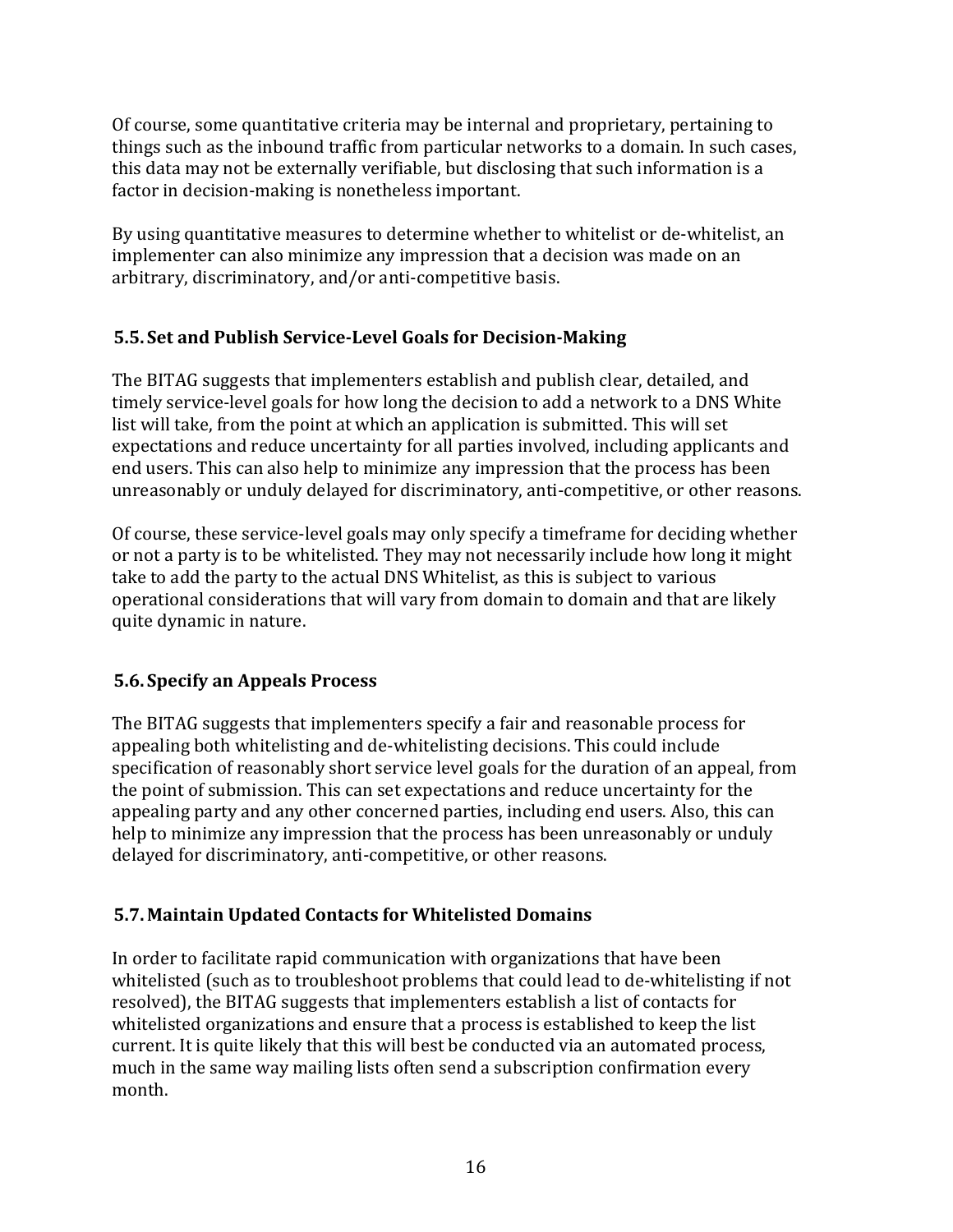### **5.8.** Set a Joint-Troubleshooting Interval Before De-Whitelisting Occurs

The BITAG suggests that implementers set a reasonable period of time and process for a whitelisted party to resolve any problems that may arise and could lead to dewhitelisting. If an implementer detects such problems it can contact the whitelisted party as soon as is reasonably practicable, using current/up-to-date contact information for that party. That communication could include as much technical detail as possible to enable the affected party to understand the problem and determine what steps they may need to take to cure the problem. The implementer could also specify a reasonable mechanism and reasonable length of time that they can make themselves available to work jointly with the affected party to discuss the problem and work towards a resolution. This is an important step to ensure that the de-whitelisting actions of an implementer are perceived as fair and reasonable, rather than unreasonable, sudden, discriminatory, or anti-competitive.

It is important to note that there are necessary exceptions to such a jointtroubleshooting interval for operational issues or other emergencies within the domain using DNS Whitelisting, which may be solely related to the domain in question and not have anything to do with a particular network. However, it is reasonable that the longer a given party is whitelisted, the more difficult it should be to de-whitelist them. Thus, once "operational stability" has been achieved between the parties, then de-whitelisting should generally not occur except in cases of operational emergencies, and in those cases there should be opportunities for joint troubleshooting since suddenly changing a large volume of traffic from IPv6 to IPv4 could have dramatic effects on both users and servers.

## **5.9.Transparently!Publish Whitelisted!Parties**

The BITAG suggests that implementers identify the networks currently listed in the DNS whitelist for a particular domain and to publish them in the same location as DNS Whitelisting policies and procedures. This demonstrates a spirit of openness and transparency, and can assist any potentially affected parties, such as end users, in determining if DNS Whitelisting is the reason they cannot access a particular site via IPv6 transport. This also helps to slightly mitigate some of the aforementioned troubleshooting implications.

### **5.10. Openly Share IPv6-Related Impairment Statistics**

In order for implementers to demonstrate that they are working to shorten the duration of DNS Whitelisting and/or resolve IPv6-related impairments in their user population, the BITAG suggests that they share detailed statistics with networks that may be affected by DNS Whitelisting. For example, upon request a campus network, enterprise, or ISP could be provided with detailed statistics on the level of IPv6-related impairments in their respective networks, which will facilitate the repair of hosts in a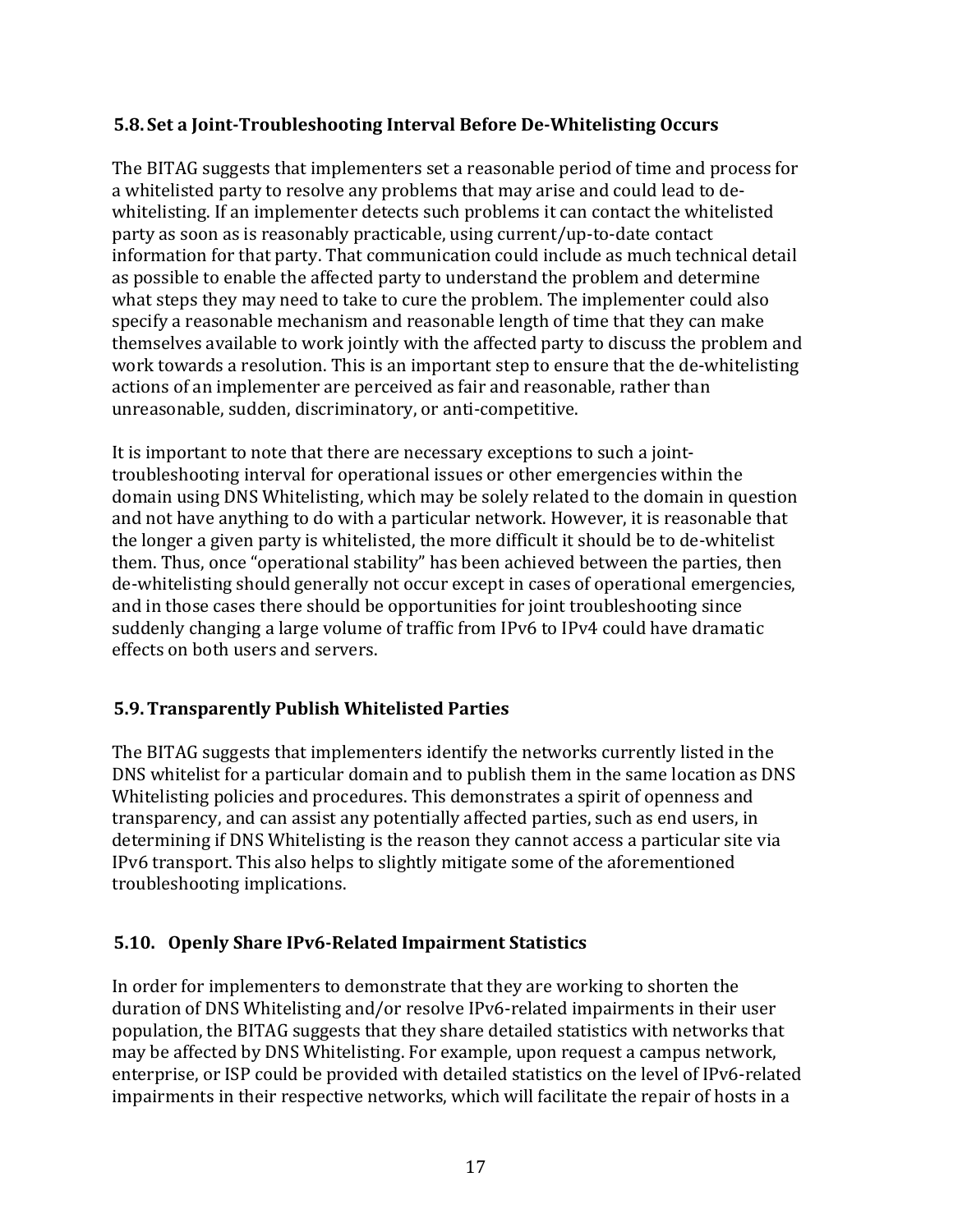given network. Automating the publishing of such statistics in the aggregate – for anyone on the Internet to see – may even be a better solution. The BITAG recognizes that privacy concerns may limit some of the statistics that can be shared (see also Section 5.14).

### **5.11. Detect and Notify End Users with IPv6-Related Impairments**

In order for implementers to demonstrate they are working to shorten the duration of DNS Whitelisting and/or resolve IPv6-related impairments in their user population, the BITAG suggests that, where practical, they undertake reasonable efforts to detect IPv6-related impairments communicate this to affected users. For example, an implementer that operates a webmail platform could implement a detection tool on the main mailbox screen and, if the user was affected, send them an email or display an error message that the user could then act upon. Any messaging to the end user should be easy to understand and, where practical, should clearly explain the steps that a nontechnical user might take in order to resolve the problem. For example, several content providers did so prior to World IPv6 Day on June 8, 2011, which likely assisted many end users in resolving IPv6-related impairments **[World IPv6 Day Observations]**. The BITAG recognizes that neither domain operators nor even Internet access providers may be able to diagnose or prescribe solutions for impairments whose origins cannot be remotely detected.

## **5.12. Solve Current!End!User!IPv6!Impairments**

The BITAG suggests that the Internet community continues working to identify and fix end user IPv6 impairments. This can motivate affected device and software vendors to fix their devices and software, and can assist users in solving any impairment on their own.

In order to solve these impairments, a first step is to identify which end users have such impairments, and then to communicate this information to them. Such end user communication is likely to be more helpful if the end user is not only alerted to a potential problem, but is also given careful and detailed advice on how to resolve it on their own, or where they can seek help in doing so. The BITAG recognizes that operators may not be able to diagnose and recommend cures for all possible impairments.

While this effort may not end the practice of DNS Whitelisting immediately, it could help shorten its duration and decrease the number of authoritative server operators that choose to deploy DNS Whitelisting.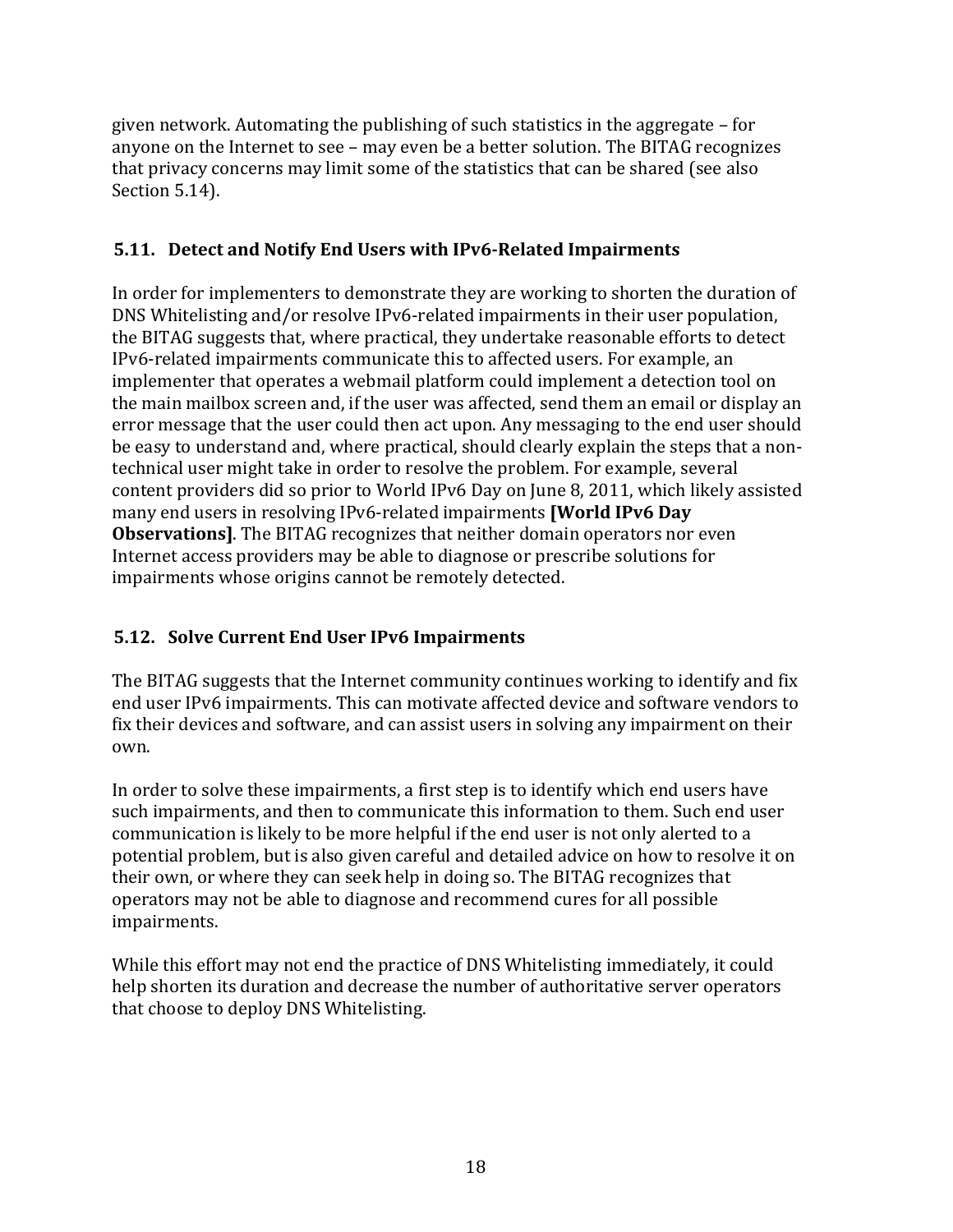#### **5.13. Gain Experience Using IPv6 Transition Names**

The BITAG suggests that domains may find value in gaining experience using a special fully qualified domain name (FQDN) that has become common for domains beginning the transition to IPv6: ipv6.example.com or www.ipv6.example.com. This can be a way for a domain to gain IPv6 experience and increase IPv6 use on a relatively controlled basis, without the need for whitelisting. However, a special name is likely to be accessed primarily by more technically skilled end users who are unlikely to be representative of a domain's broader user population. It also means that the traffic volume will be relatively small. All of these factors may make a special FQDN only moderately useful for a domain, and as such may be useful only as a first step in a transition to IPv6. The BITAG recognizes this method as a way for Internet access providers and application service providers to test IPv6 access without other special arrangements including whitelisting.

### **5.14. Protect User Privacy When Sharing Impairment Data**

The BITAG suggests that domains and network operators take reasonable steps to protect users' privacy when sharing impairment data. As noted earlier, there may be methods to detect IPv6-related impairments for a particular end user. For example, this may be possible when an end user visits the website of a particular domain, though there are likely no privacy considerations in automatically communicating to such an end user that the domain has detected a particular impairment. However, if that domain decided to share information concerning that particular end user with the user's network operator or another party, then the visited domain may wish to in some manner advise the end user of this or otherwise seek to obtain the user's consent to this type of information-sharing. This may be achieved in a wide variety of ways, including from presenting a message asking the user for consent (which will, of course, help them solve a technical problem of which they are likely unaware) or adding this to a domain's website terms of use / service. Such information sharing and communication of such sharing to end users may well vary by geographic area and/or legal jurisdiction.

To the extent that domains or network operators decide to publish impairment statistics, they should *not* identify individual hosts, host identifiers, or users.

#### **6. References**

- [I-D.v6ops-v6-aaaa-whitelisting-implications] Livingood, J., "IPv6 AAAA DNS Whitelisting Implications", draft-ietf-v6ops-v6-aaaa-whitelisting-implications-03 (work in progress), February 2011.
- [RFC1035] Mockapetris, P., "Domain names implementation and specification", STD 13, RFC 1035, November 1987.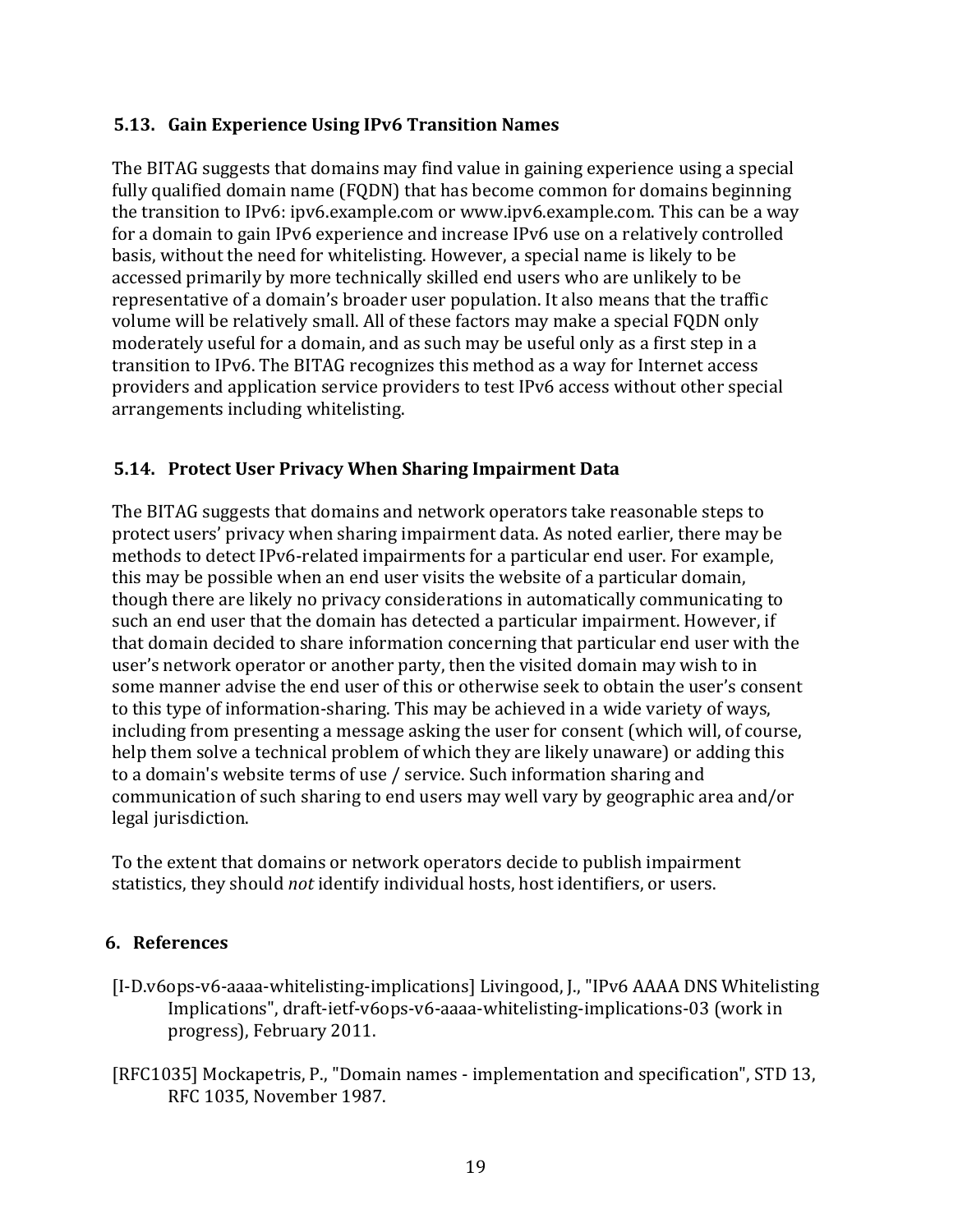[RFC1958] Carpenter, B., "Architectural Principles of the Internet", RFC 1958, June 1996.

- [RFC3234] Carpenter, B. and S. Brim, "Middleboxes: Taxonomy and Issues", RFC 3234, February 2002.
- [RFC3724] Kempf, J., Austein, R., and IAB, "The Rise of the Middle and the Future of End-to-End: Reflections on the Evolution of the Internet Architecture", RFC 3724, March 2004.
- [RFC4033] Arends, R., Austein, R., Larson, M., Massey, D., and S. Rose, "DNS Security Introduction and Requirements", RFC 4033, March 2005.
- [RFC4034] Arends, R., Austein, R., Larson, M., Massey, D., and S. Rose, "Resource Records" for the DNS Security Extensions", RFC 4034, March 2005.
- [RFC4035] Arends, R., Austein, R., Larson, M., Massey, D., and S. Rose, "Protocol" Modifications for the DNS Security Extensions", RFC 4035, March 2005.
- [RFC4213] Nordmark, E. and R. Gilligan, "Basic Transition Mechanisms for IPv6 Hosts and Routers", RFC 4213, October 2005.
- [Evaluating IPv6 Adoption] Colitti, L., Gunderson, S., Kline, E., and T. Refice, "Evaluating" IPv6 adoption in the Internet", Passive and Active Management (PAM) Conference 2010, April 2010, <http://research.google.com/pubs/archive/36240.pdf>.
- [Heise Online Experiment] Heise.de, "World IPv6 Day June 8, 2011", Heise.de Website http://www.h-online.com, January 2011, <http://www.h-online.com/features/Thebig-IPv6-experiment-1165042.html>.
- [I-D.shirasaki-nat444] Yamagata, I., Shirasaki, Y., Nakagawa, A., Yamaguchi, J., and H. Ashida, "NAT444", draft-shirasaki-nat444-03 (work in progress), January 2011.
- [IETF-77-DNSOP] Gashinsky, I., "IPv6 & recursive resolvers: How do we make the transition less painful?", IETF 77 DNS Operations Working Group, March 2010, <http://www.ietf.org/proceedings/77/slides/dnsop-7.pdf>.
- [IPv6 Brokenness] Anderson, T., "Measuring and Combating IPv6 Brokenness", Reseaux IP Europeens (RIPE) 61st Meeting, November 2011,  $\frac{\text{th}}{\text{t}}$  //ripe61.ripe.net/presentations/162-ripe61.pdf>.
- [IPv6 Dual-Stack Client Loss in Norway] Anderson, T., "IPv6 Dual-Stack Client Loss in Norway", May 5, 2011, <http://www.fud.no/ipv6/>.
- [IPv6 Whitelist Operations] Kline, E., "IPv6 Whitelist Operations", Google IPv6 Implementers Conference, June 2010,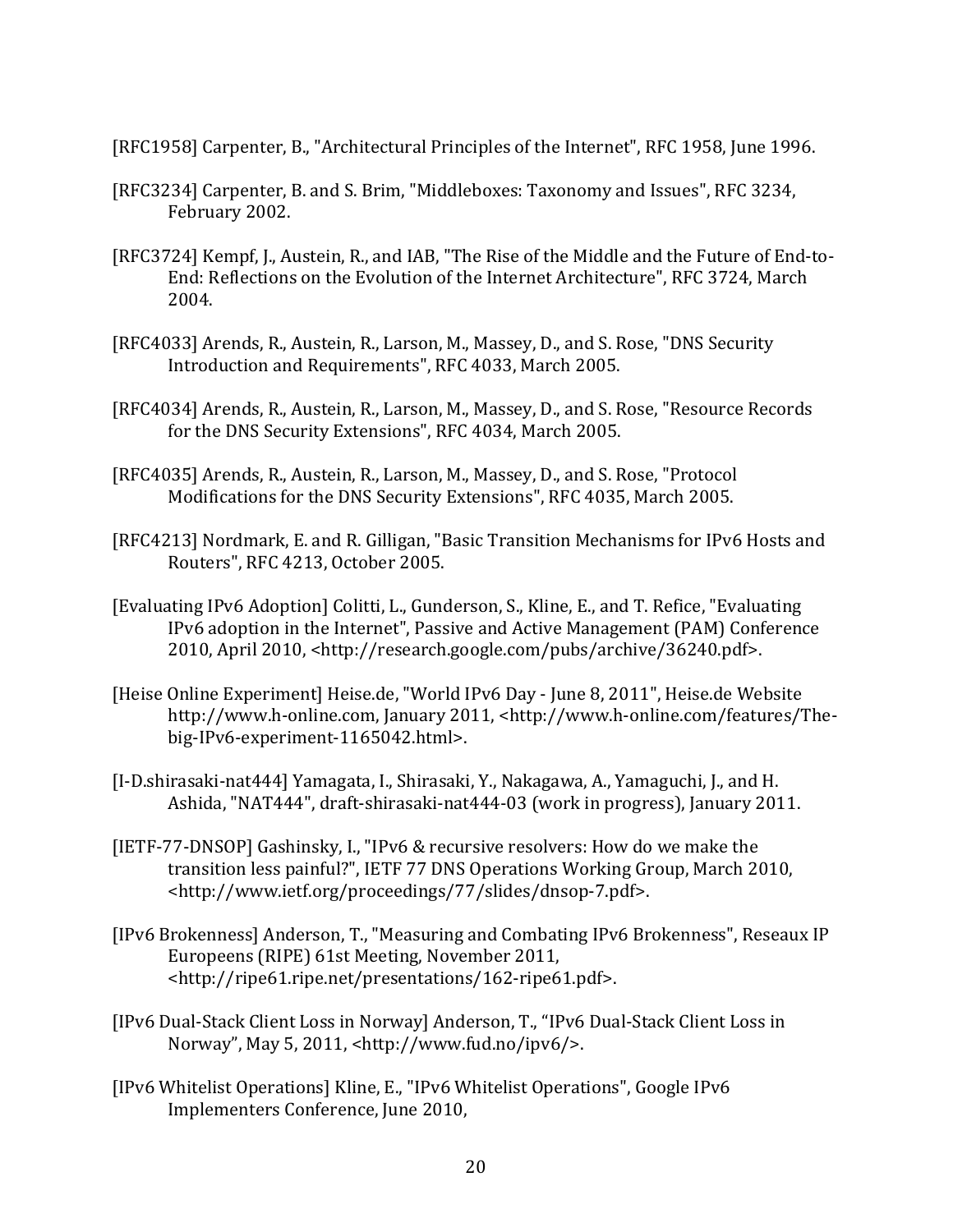<http://sites.google.com/site/ipv6implementors/2010/agenda/IPv6\_Whitelist\_Op erations.pdf>.

- [NW-Article-DNS-WL] Marsan, C., "Google, Microsoft, Netflix in talks to create shared list of IPv6 users", Network World, March 2010, <http://www.networkworld.com/news/2010/032610-dns-ipv6-whitelist.html>.
- [NW-Article-DNSOP] Marsan, C., "Yahoo proposes 'really ugly hack' to DNS", Network World, March 2010, <http://www.networkworld.com/news/2010/032610-vahoodns.html>.
- [Rethinking the Internet] Blumenthal, M. and D. Clark, "Rethinking the design of the" Internet: The end to end arguments vs. the brave new world", ACM Transactions on Internet Technology Volume 1, Number 1, Pages 70-109, August 2001, <dspace.mit.edu/bitstream/handle/1721.1/1519/TPRC\_Clark\_Blumenthal.pdf>.
- [Tussle in Cyberspace] Braden, R., Clark, D., Sollins, K., and J. Wroclawski, "Tussle in Cyberspace: Defining Tomorrow's Internet", Proceedings of ACM Sigcomm 2002, August 2002, <http://groups.csail.mit.edu/ana/Publications/PubPDFs/Tussle2002.pdf>.
- [Whitelisting Concerns] Brzozowski, J., Griffiths, C., Klieber, T., Lee, Y., Livingood, J., and R. Woundy, "IPv6 DNS Whitelisting - Could It Hinder IPv6 Adoption?", ISOC Internet Society IPv6 Deployment Workshop, April 2010, <http://www.comcast6.net/IPv6\_DNS\_Whitelisting\_Concerns\_20100416.pdf>.
- [World IPv6 Day @ Microsoft] Palmer, C. and Thaler, D., "World IPv6 Day @ Microsoft", IETF v6ops Working Group, July 2011, <http://www.ietf.org/proceedings/81/slides/v6ops-1.pptx>.
- [World IPv6 Day What Did We Learn?] Wijnen, B., Aben, E., Wilhem, R., and Kisteleki, R., "World IPv6 Day – What Did We Learn", IETF v6ops Working Group, July 2011, <http://www.ietf.org/proceedings/81/slides/v6ops-4.pdf>.
- [World IPv6 Day Observations] Daigle, L., "World IPv6 Day Observations", IETF Plenary, July 2011, <www.ietf.org/proceedings/81/slides/plenaryt-9.pdf>.

### **7. Glossary!of!Terms**

• Authoritative DNS server: It is the name server that resolves only that domain name to an IP address or vice versa that it has authority to do so for. To resolve a domain name to an IP address, DNS messages are transferred between the user and the DNS server. The DNS messages consist of a query message asked by the user to the DNS server and a response message by the DNS server to that same user, where the user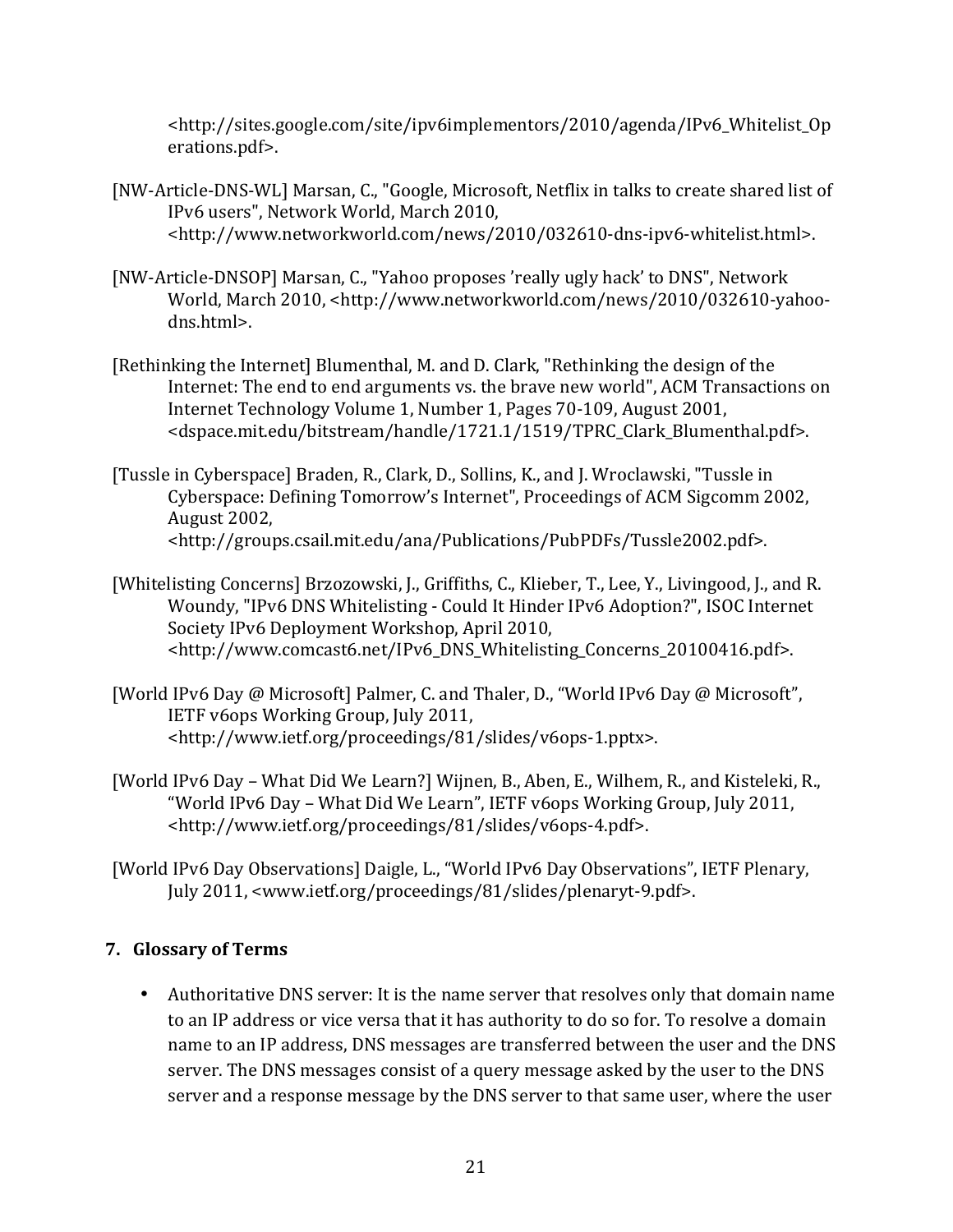generally expects an answer in the form of an IP address. As adapted from Forouzan, B., TCP/IP Protocol Suite, Fourth Edition, 2010, pp. 582-609.

- Domain: A term that is used in this document to refer to the portion of a domain name that is wholly owned or managed by a particular authoritative DNS server (such as example.com), or that is used to refer to the operator of that authoritative DNS server. In the second usage, it is synonymous with the term "domain operator."
- Domain Name System (DNS) Server: It is the server used to translate common language Internet addresses to machine-readable IP addresses. For, example, a website like www.example.com is translated to 172.236.166.12 (IPv4 address) or  $2001:0:0:0:0:0:12$  (IPv6 address) by the DNS server. As adapted from Forouzan, B., TCP/IP Protocol Suite, Fourth Edition, 2010, pp. 582-609.
- DNS blacklist: The opposite of a whitelist, it is the list in the DNS server that is used to block traffic. For example, if www.example.com is blacklisted from the DNS server then the user request to resolve www.example.com will be ignored or not answered by the DNS server. As adapted from IETF, RFC-5782: "DNS Blacklists and Whitelists," Feb. 2010, <http://tools.ietf.org/html/rfc5782>.
- DNS record query: It is the user query asking the DNS server to resolve a common language name such as www.example.com into an IP address or, vice versa, asking to resolve an IP address to a common language name. It is the record used by a client to get information from the DNS server. As adapted from Forouzan, B., TCP/IP Protocol Suite, Fourth Edition, 2010, pp. 582-609.
- DNS record responses: It is the response provided by the DNS server to the user after the user has made a DNS record query. As adapted from Forouzan, B., TCP/IP Protocol Suite, Fourth Edition, 2010, pp. 582-609.
- DNS recursive resolver: A resolver is a DNS client employed by the user to map an IP address to a name or a name to an IP address. A recursive resolver takes the DNS record query from the user and checks its database to see if it both has the domain name and authority to resolve that domain name, if the recursive resolver has both then it replies to the user with a DNS record response and otherwise the resolver sends the request to another server, where the process is repeated until a DNS server can resolve the query. Once the query is resolved, the response is sent to the requesting client and then to the user. As adapted from Forouzan, B., TCP/IP Protocol Suite, Fourth Edition, 2010, pp. 582-609.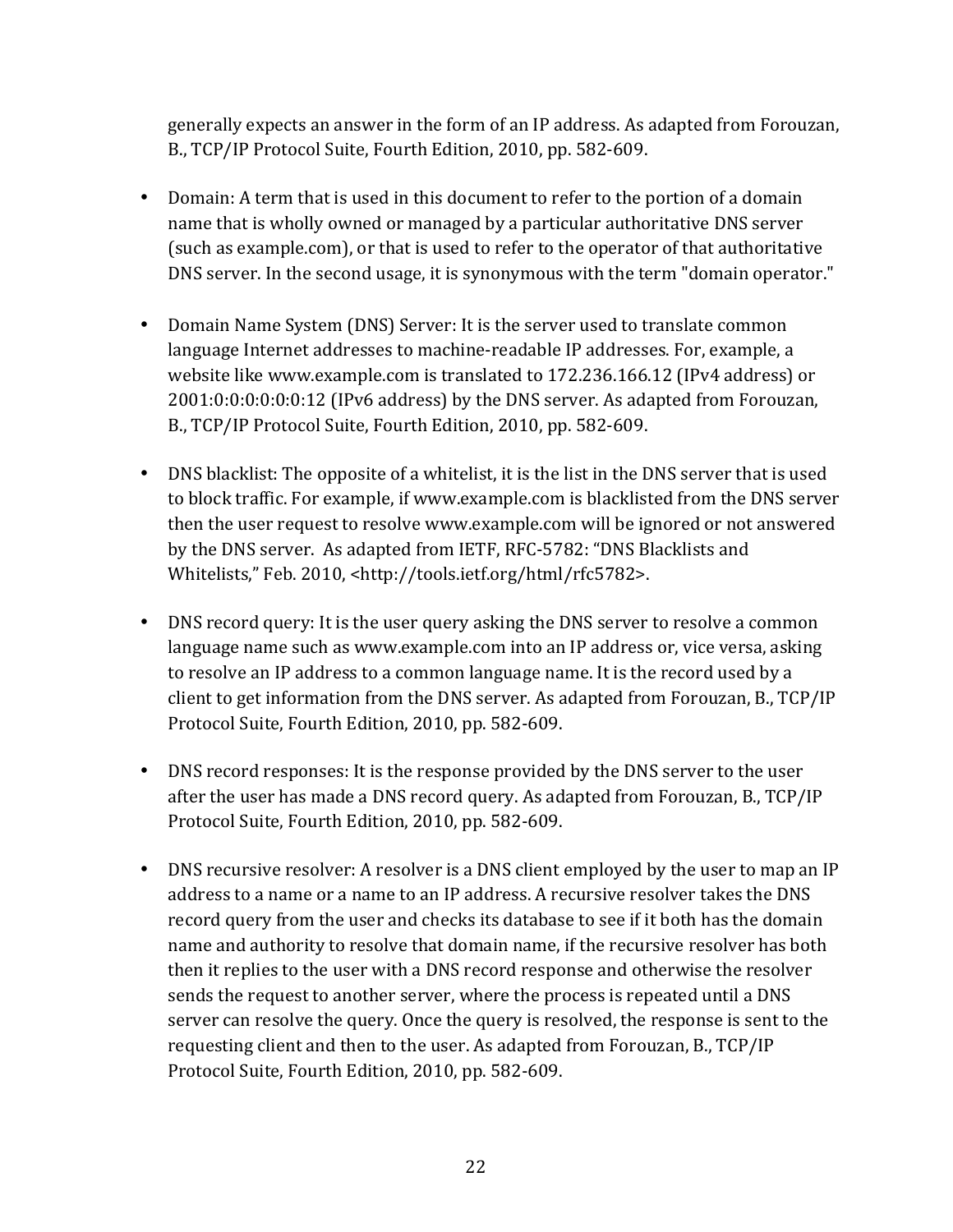- Fully Qualified Domain Name (FQDN): A fully qualified domain name (FQDN) is the complete domain name for a specific computer, or host, on the Internet that determines the exact location of devices in the domain name system (DNS). For example, www.example.com is a fully qualified domain name where "www." is the host, "example" is second-level domain and ".com" is the top level domain. As adapted from Forouzan, B., TCP/IP Protocol Suite, Fourth Edition, 2010, pp. 582-609.
- Global Server Load Balancing (GSLB): Large websites commonly run on multiple servers that can run on multiple machines at more than one geographic location worldwide. If the load on one server increases, i.e. if the number of users accessing that particular website from one server increases, the workload will be balanced with other servers depending on the sensitivity to the physical location of the visitor to the site. This is known as Global Server Load Balancing. One advantage is redundancy, in that even when users are not able to connect to a particular server they will be directed to another, at potentially a different data center. For example, www.example.com has servers at location A and B, if server A fails then the request is redirected to server B. As adapted from Gaurav, J., "How GSLB Works", Citrix Community, Dec. 2009,

<http://community.citrix.com/display/ns/How+GSLB+Works>."

- Network Address Translation (NAT): Network Address Translation is used to conserve public IP addresses and is where IP addresses are mapped from one address realm to another, providing transparent routing to end hosts; in other words using a single public IP address to route to multiple private IP addresses. Private IP addresses are those addresses that are used within an internal network (e.g., within a home or business network) and cannot go out to the public Internet. There are many variations of network address translation. As adapted from IETF, RFC-2663: "IP Network Address Translator (NAT) Terminology and Considerations," August 1999, <http://tools.ietf.org/html/rfc2663>; see also "Assessing the Impact of NAT444 on Network Applications draft-donley-nat444impacts-01," October 2010, <http://tools.ietf.org/html/draft-donley-nat444impacts-01>.
- Resource Record: Each domain name is associated with a record held in the DNS server database called the resource record. Resource records are used by DNS servers to return the IP address of the domain name requested by the user. For example, an IPv6 record is the listing of an IPv6 website on a DNS server database. As adapted from Forouzan, B., TCP/IP Protocol Suite, Fourth Edition, 2010, pp. 582-609.